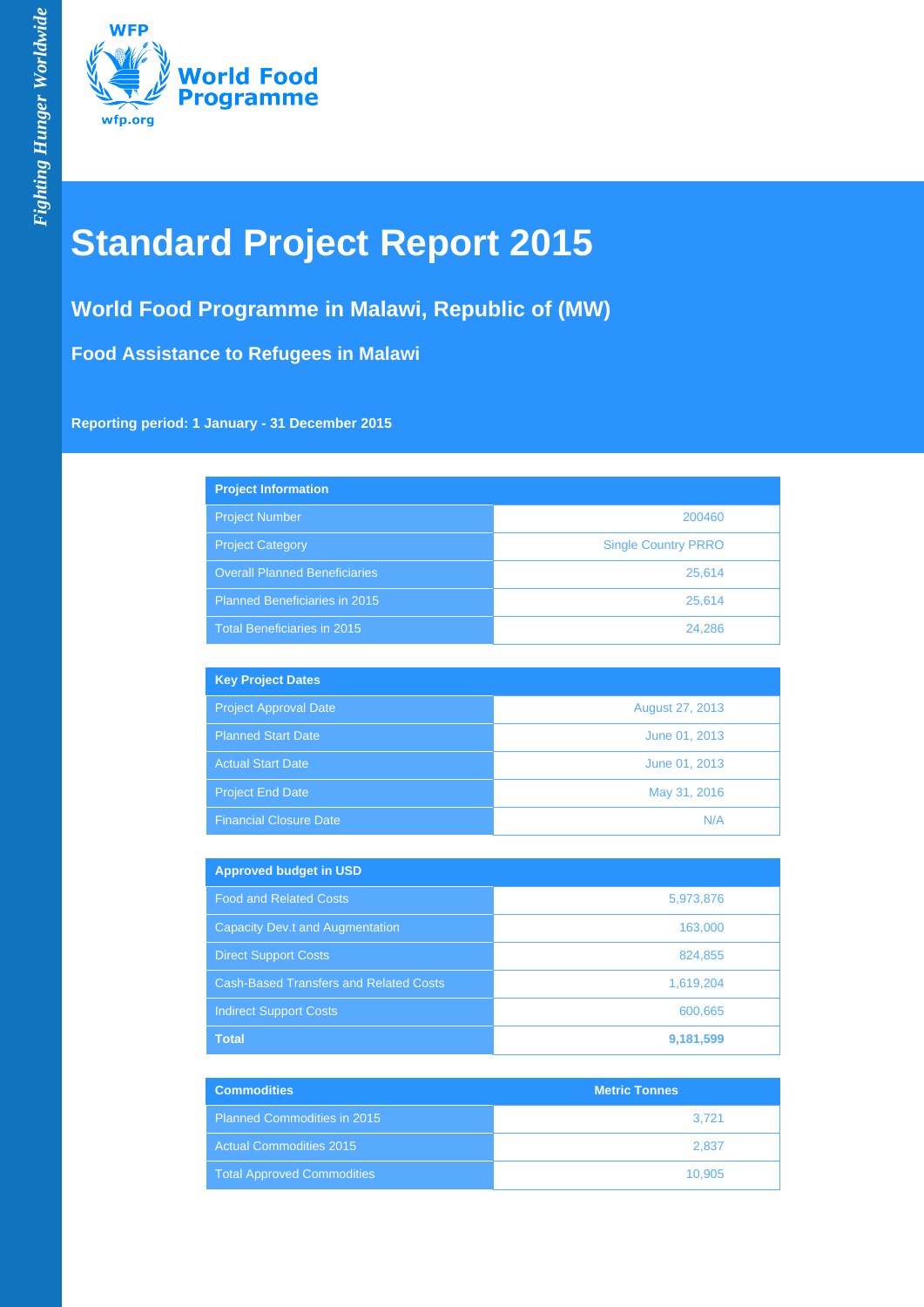

## **COUNTRY OVERVIEW**

Country Background

Summary Of WFP Assistance

## **OPERATIONAL SPR**

Operational Objectives and Relevance

#### Results

Beneficiaries, Targeting and Distribution

Story Worth Telling

Progress Towards Gender Equality

Protection and Accountability to Affected Populations

**Outputs** 

Outcomes

Sustainability, Capacity Development and Handover

#### Inputs

Resource Inputs

Food Purchases and In-Kind Receipts

Food Transport, Delivery and Handling

Post-Delivery Losses

#### Management

Partnerships

Lessons Learned

#### Operational Statistics

Annex: Participants by Activity and Modality Annex: Resource Inputs from Donors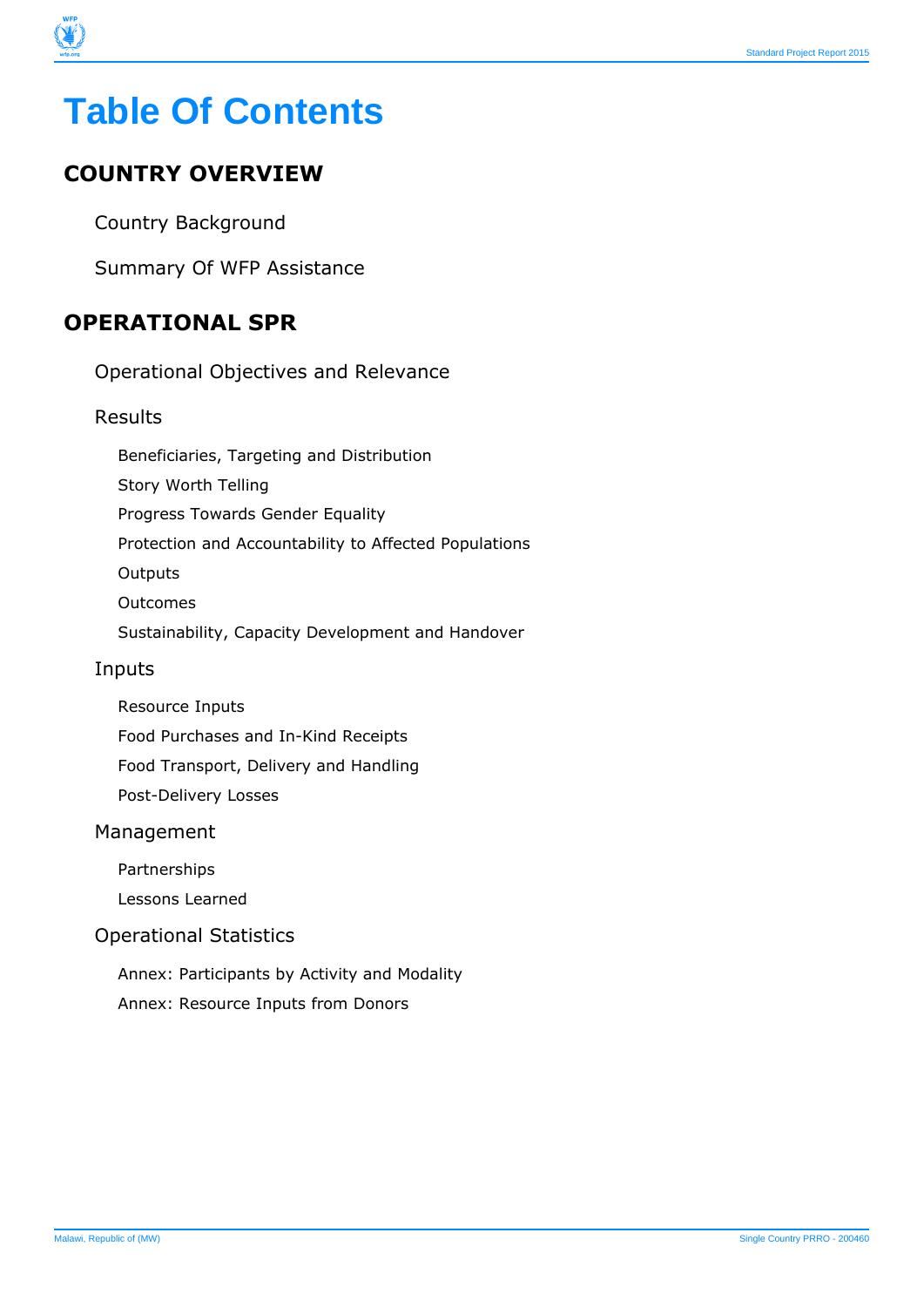## **COUNTRY OVERVIEW**



## **Country Background**

Malawi, a small and landlocked sub-Saharan African country, is a UNFPA global population hotspot with a population rapidly expanding at 3 percent per year. Despite significant investments in development, Malawi ranks 173 out of 188 countries in the 2015 Human Development Index.

Poverty is predominantly rural, with female-headed households experiencing higher poverty than those headed by men. Some 51 percent of female-headed households are afflicted by severe food insecurity compared to 38 percent of male-headed households, according to Malawi's latest Integrated Household Panel Survey report (NSO/IHPS 2014). Gender inequality in Malawi continues to be among the worst in the world, ranking fifteenth lowest on the gender inequality index (2015 UNDP Human Development Report). Although the country was on track to partially achieve half of the Millennium Development Goals (MDGs) by the end of 2015, MDG1 – halving extreme poverty and hunger – was not realized.

Since 2012, economic shocks such as devaluation of the local currency by 34 percent, its subsequent depreciation by 60 percent compared to the US dollar (much of which took place in the last half of 2015) and inflation of nearly 25 percent have contributed to high living costs. Average incomes were lowest globally for 2015, with a GNI per capita of just USD 250 (World Bank 2015). The worsening economic situation has hit Malawi's poor especially hard, negatively affecting their ability to access wage-earning work or food. Donor budgetary aid also continued to be suspended to Malawi in the wake of the 2013/14 "cashgate" scandal, further destabilizing the economy and public services. This is particularly concerning given that, among the poorest Malawians, half of young women aged 15-24 and a third of young men are illiterate (NSO/IHPS 2014).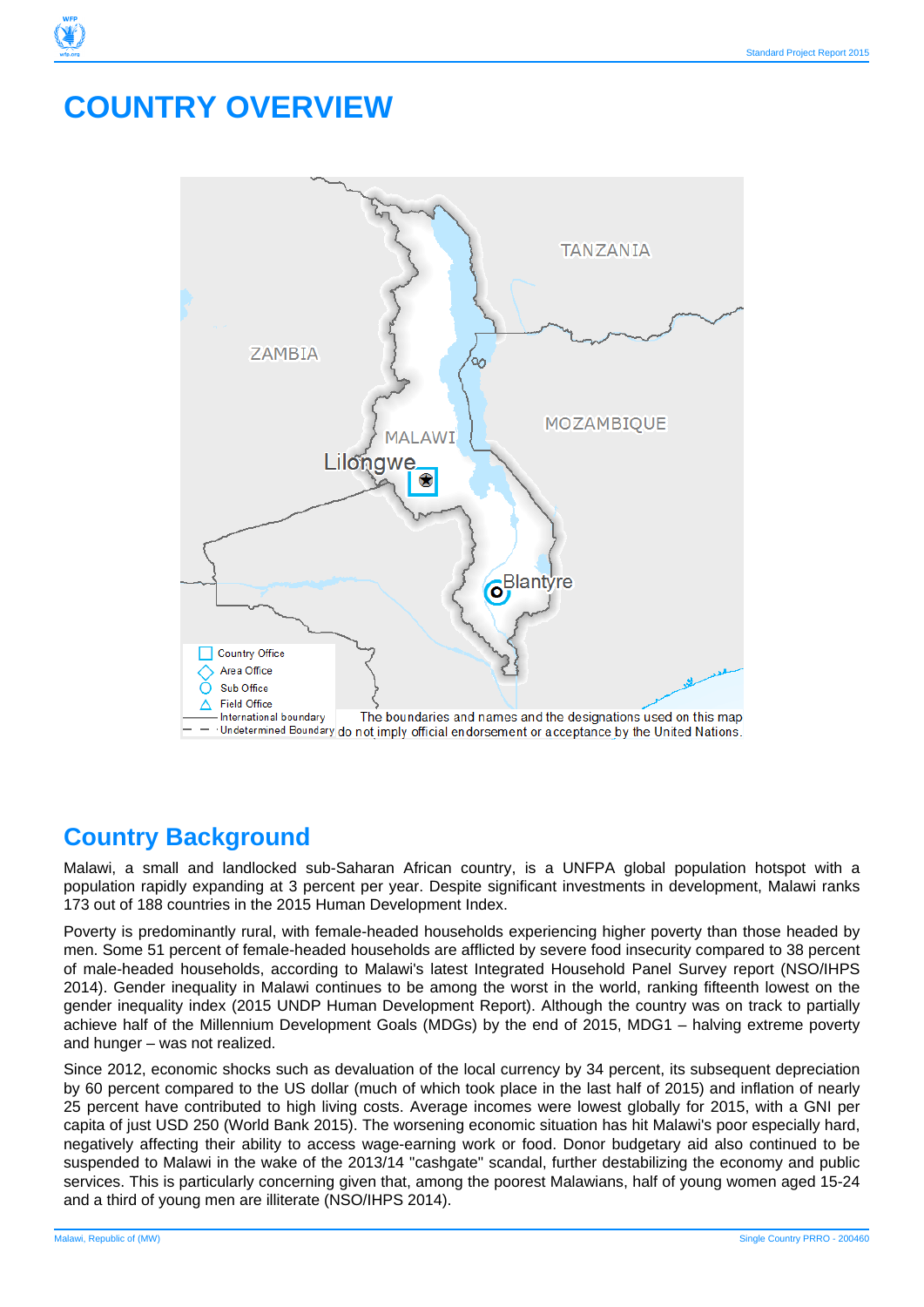

Malawi's landholdings are generally small and densely cultivated, causing overuse and degradation of marginally productive agricultural land. The country's quickly-growing population has placed intense pressure on farm-holdings of an average 0.24 hectares, compared with the sub-Saharan African average of 0.40 (World Bank, 2012). At the same time, smallholder farmers contribute to 70 percent of the overall national agricultural sector, and most produce maize on a subsistence basis (Government of Malawi, 2014). This makes most of the population highly vulnerable to the effects of the frequent and intense natural disasters, such as recurrent seasonal dry spells and flooding. In 2015, for example, Malawians have had to cope with the dual impact of the most severe floods disaster in living memory followed by prolonged dry spells in the first half of 2015 – resulting in the worst food insecurity in a decade, further deepened by the second strongest El Nino on the record since 1900. According to an integrated context analysis conducted by WFP, nearly half of Malawi's 28 districts have experienced at least four major shocks in the last decade.

The challenges in the country are compounded by the high HIV infection rate at 10 percent (UNAIDS, 2014), the ninth highest rate in the world. Nutrition insecurity also remains high, linked to, among other factors, poor dietary diversity, a high disease burden and persistent annual food shortages. Some 42 percent of children aged under five are stunted (MICS 2014). According to the 2015 Cost of Hunger in Africa study in Malawi, the annual costs of child undernutrition – which is associated with 23 percent of child mortality cases in the country – are estimated at USD 597 million, equivalent to 10.3 percent of its GDP.

Since 1990, Malawi has hosted a steady influx of refugees, mainly from the Great Lakes Region and more recently from Mozambique. Some 24,300 refugees and asylum seekers were living in Malawi as of 2015.

## **Summary Of WFP Assistance**

In line with the government's priorities and policies and the United Nations Development Assistance Framework (2012-2016 and which will be extended an additional two years), WFP works to achieve a food and nutrition secure and resilient Malawi. This is operationalised through a 2012-2016 country strategy and five operations in 2015 that prioritised social and nutritional support for vulnerable groups, resilience building and agricultural market support to small-scale farmers, and provision of emergency food assistance and logistical augmentation in times of crisis. WFP has continued its strategic shift towards resilience in Malawi and worked to address the structural drivers of hunger by simultaneously preparing for and responding to shocks, restoring and rebuilding lives and livelihoods, and reducing vulnerability to build lasting resilience.

2015 was a year of unprecedented humanitarian need in Malawi – with devastating floods and dry spells, followed by the driest planting season (from October-December 2015) in 35 years. Coupled with the difficult macroeconomic environment and poor previous growing season, the situation escalated into the country's worst food insecurity in a decade. WFP responded to the emergency needs of Malawi's most vulnerable who were unable to meet their annual food requirements. At the request of the government, WFP provided food or cash transfers to some 1.98 million food insecure people in 2015 under PRRO 200692 and IR-EMOP 200810. Through SO 200865 and IR-EMOP 200810, WFP also provided logistics services on behalf of the humanitarian community in the aftermath of the 2015 floods disaster in order to re-open access to cut-off communities. WFP worked closely with the government, building its capacity to eventually fully operate its national emergency response.

Through PRRO 200460, some 24,300 refugees in Malawi – the highest refugee population in a decade – also received relief assistance from WFP, as one step towards recovery from the conditions of forced migration.

The poorest in Malawi live in highly degraded environments and suffer from the cumulative impact of recurrent shocks. To facilitate the rebuilding of lives and livelihoods following crisis, WFP ensured that many of those receiving emergency assistance were supported with complementary activities to help them recover. Along with partners who have expertise in behavior change communication, WFP worked to enhance knowledge, attitudes and practices around diet diversification, gender equality and agricultural production.

To address chronic food insecurity, WFP scaled-up Food Assistance for Assets (FFA) activities under PRRO 200692 to build the resilience of 44,000 participants in four districts in 2015. WFP also continued to strengthen smallholder-friendly agricultural markets, which the country relies on for sustained economic development, by investing in the agricultural capacities of 71,000 smallholder farmers as part of the Purchase for Progress initiative. Through new climate-smart innovations such as weather-indexed micro-insurance, WFP helped shock-prone farmers to mitigate risk and build resilience.

The above early recovery and resilience-building activities were systematically planned with partners and local authorities, informed by a joint national integrated context analysis of vulnerabilities across the country, as well as multi-sectoral seasonal livelihood calendars and community-owned development action plans completed in four districts.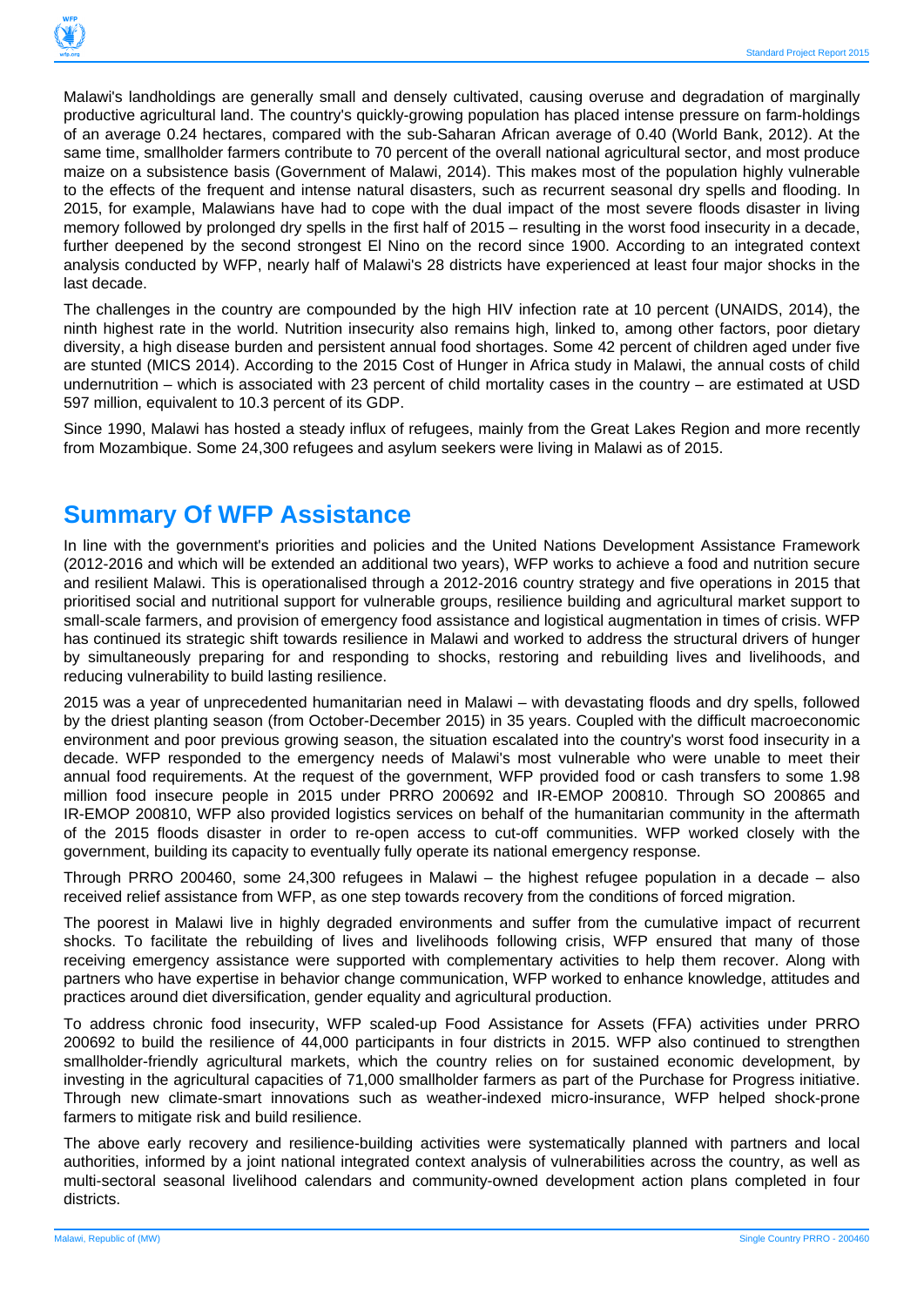

In response to prevailing high levels of malnutrition and social vulnerabilities, including high rates of student absenteeism and drop-out, WFP provided social support under Country Programme 200287 that helped reduce vulnerabilities. Some 857,000 schoolchildren received at least one nutritious meal per day, including some 89,000 who received diverse, locally sourced foods through WFP's home-grown school feeding programme. Additionally, nearly 140,000 women and children benefited from nutritional supplements that prevented and treated malnutrition. Through the Prevention of Stunting initiative in Malawi, WFP scaled-up nutrition interventions in the critical window of opportunity from a child's birth to second birthday where evidence shows greatest prevention potential. In its second year of operation, this pilot was awarded WFP's 2015 High Impact Innovation Award for pioneering an adaptive near-real-time monitoring and evaluation system in a stunting prevention project.

Recognizing the vital role that women have in promoting lasting solutions to food insecurity and undernutrition, WFP, in line with its Gender Policy (2015-2020), continued to create an enabling environment for gender equality and women's empowerment in Malawi by mainstreaming gender across its work. WFP also worked to ensure accountability to and create a safe environment for women, men, girls and boys by promptly and proactively addressing protection concerns.

WFP's assistance in Malawi supported the government's efforts to attain all eight MDGs, as well as the new Sustainable Development Goals (SDGs) going forward, with a particular emphasis on the Zero Hunger Challenge (SDG2).

| <b>Beneficiaries</b>                  | <b>Male</b> | Female    | <b>Total</b> |
|---------------------------------------|-------------|-----------|--------------|
| Children (under 5 years)              | 191,315     | 197,138   | 388,453      |
| Children (5-18 years)                 | 673,809     | 678,826   | 1,352,635    |
| Adults (18 years plus)                | 377,245     | 448,767   | 826,012      |
| Total number of beneficiaries in 2015 | 1,242,369   | 1,324,731 | 2,567,100    |

| Distribution (mt)                     |                |       |               |            |       |              |  |  |  |  |
|---------------------------------------|----------------|-------|---------------|------------|-------|--------------|--|--|--|--|
| <b>Project Type</b>                   | <b>Cereals</b> | Oil   | <b>Pulses</b> | <b>Mix</b> | Other | <b>Total</b> |  |  |  |  |
| <b>Country Programme</b>              | 507            | 0     | 0             | 9,926      | 0     | 10,433       |  |  |  |  |
| Single Country IR-EMOP                | 0              | 0     | 0             | 77         | 0     | 77           |  |  |  |  |
| Single Country PRRO                   | 64,055         | 2,185 | 9,549         | 3,604      | 0     | 79,393       |  |  |  |  |
| <b>Total Food Distributed in 2015</b> | 64,561         | 2,185 | 9,549         | 13,607     | 0     | 89,902       |  |  |  |  |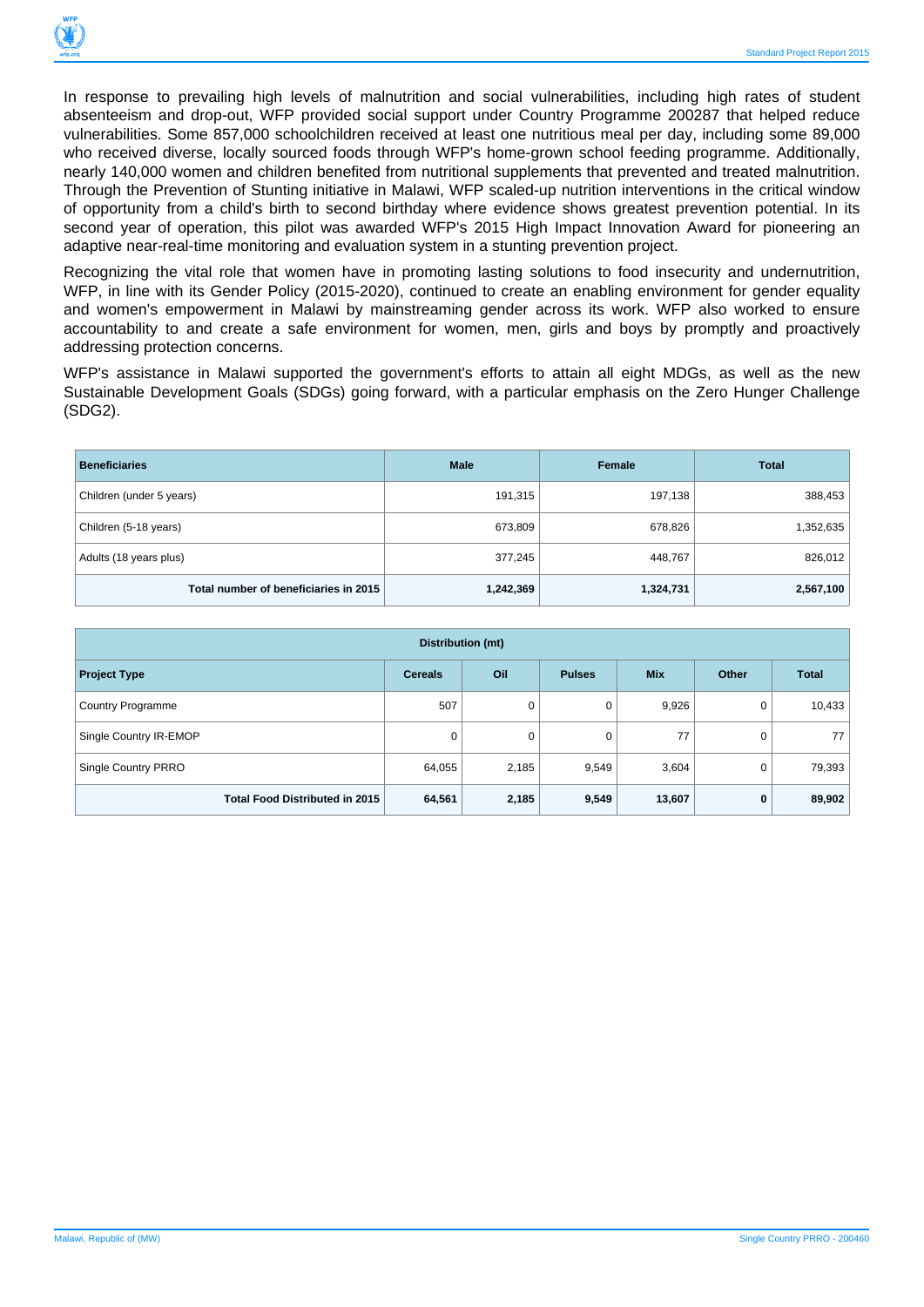# **OPERATIONAL SPR**

## **Operational Objectives and Relevance**

For more than two decades, the Government of Malawi has hosted refugees mainly from the Democratic Republic of Congo (DRC), Rwanda, Burundi, Ethiopia and Somalia. In 2015, some 23,500 refugees resided in the Dzaleka camp in the central region. This represented the highest camp population since 1992, when Malawi hosted more than one million refugees. In 2015, the Karonga transit shelter in the north of the country continued to serve as the main transit shelter for asylum seekers entering Malawi. From July 2015 onwards, the asylum seeking population increased further due to new arrivals from Mozambique.

Refugee law in Malawi continues to limit access to tangible means of earning a living. Though the refugees have established means of earning limited income within the camp setting, they are nonetheless heavily dependent on food and other assistance provided by WFP, UNHCR and the Government of Malawi.

PRRO 200460 aims to provide refugees in Malawi with adequate and regular access to food in order to maintain and improve food and nutrition security amongst the targeted populations. The operation also aims to improve the natural environment and physical and social infrastructure of host communities surrounding Dzaleka camp.

While PRRO 200460 was meant to end in May 2015, it was extended for one year until May 2016 to cater for an increased number of refugees and enable the continuation of assistance until a new refugee project is developed. The extension also planned to introduce cash based transfers for certain commodities as per the results of a 2014 market feasibility study, but eventually this did not happen due to resource constraints.

The PRRO 200460 operation is aligned with WFP Strategic Objective 1: Save lives and protect livelihoods in emergencies, and 2: Support food security and nutrition and rebuild livelihoods in fragile settings and following emergencies. It also aligns with the Malawi Growth and Development Strategy (MGDS) II and contributes towards the outcomes of the United Nations Development Framework 2012-2016 and the Sustainable Development Goals of ending hunger (SDG2) and promoting peaceful societies (SDG16).

## **Results**

## **Beneficiaries, Targeting and Distribution**

Under this operation in 2015, WFP provided food to some 24,300 refugees and asylum seekers, including nearly 23,000 beneficiaries in Dzaleka refugee camp and Karonga transit shelter, as well as about 1,300 Mozambican asylum seekers who sought refuge in a local border community, Kapise village, and a former refugee camp, Luwani, in Mwanza and Neno districts, respectively, in southwestern Malawi. Figures in Dzaleka represent an 11 percent increase from 2014, which is attributed primarily to on-going violence in the DRC and civil unrest in Burundi, which prompted a continued influx estimated at 350 new refugee arrivals each month. By the end of 2015, all new arrivals from Mozambique had moved to a settlement in Kapise village in Mwanza district.

Overall, WFP reached more refugee beneficiaries than planned as new arrivals exceeded population projections in 2015. There is a perceived underachievement for children reached under five years old because the planned figure was based on demographic projections for this age group that were much higher than actual refugee children of this age. In operational terms, WFP reached all children under five years old who were presented with their families on distribution days.

With increasing needs and limited funds available, WFP continued to prioritize refugee beneficiaries over those in the host community, as refugees continued to experience a greater risk of having their food security jeopardized with little to no alternative options to accessing food. Therefore, planned food assistance for assets (FFA) activities for some 2,200 beneficiaries (400 households) in host communities were not implemented.

Planned assistance was in the form of monthly general food distributions (GFD) of maize (13.5 kgs), pulses (1.5 kgs), and fortified vegetable oil (.75kgs) per person. In order to help address and reduce micronutrient deficiencies amongst the refugee population, especially among pregnant and lactating women (PLW) or those with HIV, a ration of Super Cereal (1.5 kgs) was included in the general food ration. Due to an in-kind distribution of split peas from Russia, these were distributed as opposed to peas as planned.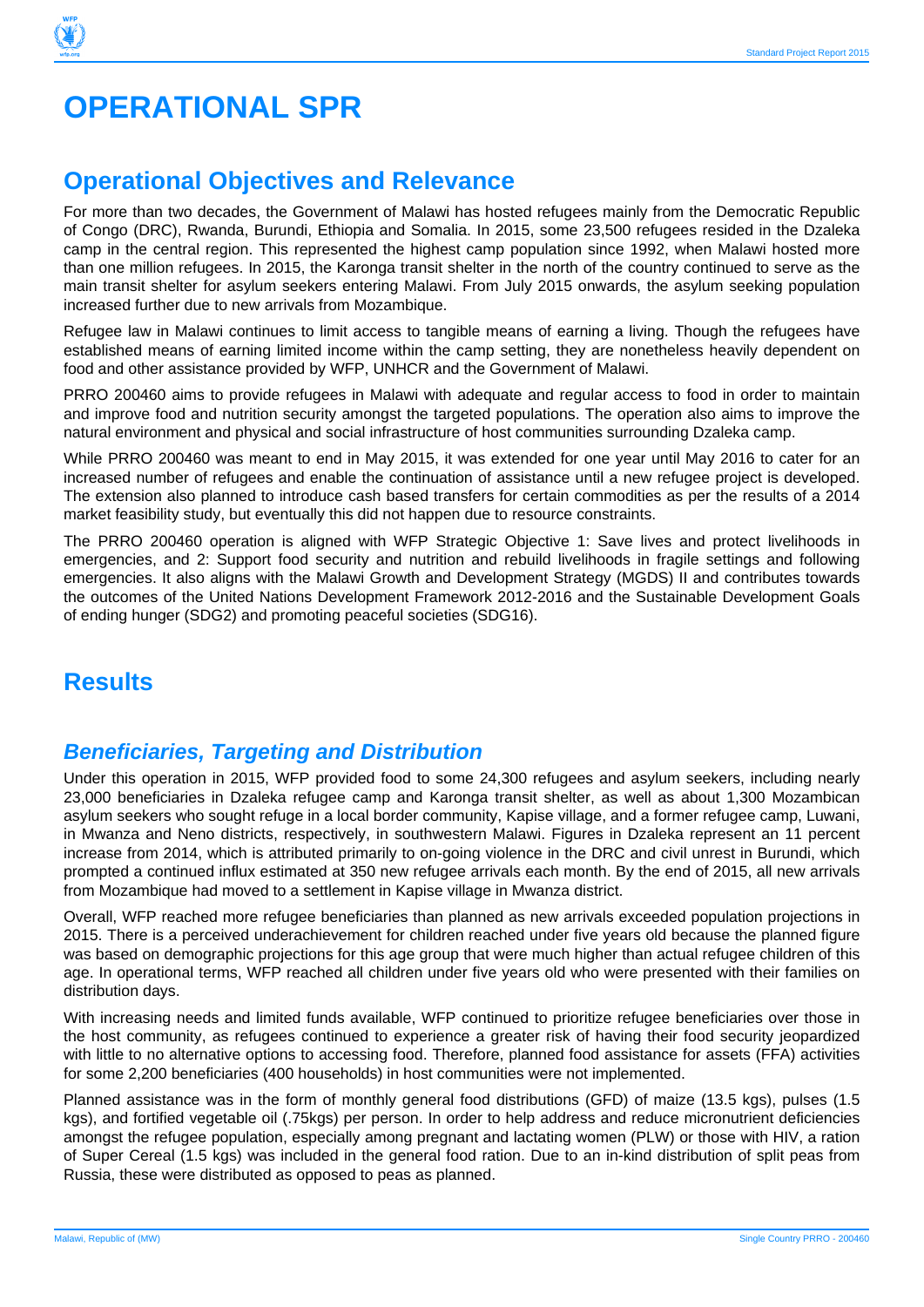

Individual rations of Super Cereal Plus, which is an iron rich food with micronutrients, milk powder, sugar and oil, were also planned for children under age two to address micronutrient deficiencies, and anaemia in particular, which was found to be high amongst this part of the population according to 2012 and 2014 Joint Assessment Mission (JAM) findings. While levels of anemia slightly improved from 2012 levels, the 2014 JAM still found that prevalence of anaemia for children under two years old was 56 percent, exceeding the 40 percent critical threshold for emergency intervention according to WHO classification.

With adequate funding for the first part of 2015, WFP was able to provide full food rations as planned for the targeted population. By mid-year however, resource constraints forced WFP to reduce rations in order to extend the duration of assistance. Starting from June 2015, WFP was forced to cut all commodity rations by half over the next four months. Despite these cuts, by the fourth quarter of the year stocks of vegetable oil, Super Cereal and Super Cereal Plus were completely depleted and beneficiaries were only receiving half rations of maize and pulses. The drastic reduction in food assistance resulted in less tonnage distributed than planned.

Based on a series of assessments in 2013-14 which found that cash based transfers would be feasible for some commodities, WFP planned to introduce cash based transfers from September for beneficiaries to purchase maize, pulses and oil from nearby markets. These assessments included a market study, cost-effectiveness analysis and microfinance assessment, while beneficiary preference for cash based modalities was confirmed through focus group discussions. WFP planned to continue providing Super Cereal and Super Cereal Plus as in-kind commodities given their nutritional importance and scarcity in local markets. Due to lack of funding, cash assistance was not provided in 2015 and WFP continued with in-kind rations of the food commodities. Funds and donor restrictions permitting, WFP will introduce cash-based transfers in 2016.

| Table 1: Overview of Project Beneficiary Information |             |                |              |                          |               |                          |                          |                     |              |
|------------------------------------------------------|-------------|----------------|--------------|--------------------------|---------------|--------------------------|--------------------------|---------------------|--------------|
|                                                      |             | <b>Planned</b> |              |                          | <b>Actual</b> |                          |                          | % Actual v. Planned |              |
| <b>Beneficiary Category</b>                          | <b>Male</b> | Female         | <b>Total</b> | <b>Male</b>              | Female        | <b>Total</b>             | <b>Male</b>              | Female              | <b>Total</b> |
| <b>Total Beneficiaries</b>                           | 13,653      | 11,961         | 25,614       | 13,285                   | 11,001        | 24,286                   | 97.3%                    | 92.0%               | 94.8%        |
| By Age-group:                                        |             |                |              |                          |               |                          |                          |                     |              |
| Children (under 5 years)                             | 3,381       | 3,816          | 7,197        | 2,113                    | 2,404         | 4,517                    | 62.5%                    | 63.0%               | 62.8%        |
| Children (5-18 years)                                | 4,354       | 3,560          | 7,914        | 4,711                    | 3,764         | 8,475                    | 108.2%                   | 105.7%              | 107.1%       |
| Adults (18 years plus)                               | 5,918       | 4,585          | 10,503       | 6,461                    | 4,833         | 11,294                   | 109.2%                   | 105.4%              | 107.5%       |
| <b>By Residence status:</b>                          |             |                |              |                          |               |                          |                          |                     |              |
| Refugees                                             | 12,478      | 10,933         | 23,411       | 13,284                   | 11,002        | 24,286                   | 106.5%                   | 100.6%              | 103.7%       |
| <b>Residents</b>                                     | 1,174       | 1,029          | 2,203        | $\overline{\phantom{a}}$ |               | $\overline{\phantom{a}}$ | $\overline{\phantom{a}}$ |                     |              |

| Table 2: Beneficiaries by Activity and Modality |                |            |              |               |                          |                          |                          |            |              |
|-------------------------------------------------|----------------|------------|--------------|---------------|--------------------------|--------------------------|--------------------------|------------|--------------|
|                                                 | <b>Planned</b> |            |              | <b>Actual</b> |                          |                          | % Actual v. Planned      |            |              |
| <b>Activity</b>                                 | Food           | <b>CBT</b> | <b>Total</b> | Food          | <b>CBT</b>               | <b>Total</b>             | Food                     | <b>CBT</b> | <b>Total</b> |
| General Distribution (GD)                       | 23.414         | 23.414     | 23,414       | 24.286        |                          | 24,286                   | 103.7%                   |            | 103.7%       |
| Food-Assistance-for-Assets                      | 2,200          | -          | 2,200        |               | $\overline{\phantom{a}}$ | $\overline{\phantom{0}}$ | $\overline{\phantom{a}}$ |            |              |

| Table 3: Participants and Beneficiaries by Activity (excluding nutrition) |                |        |              |             |        |              |                     |        |              |
|---------------------------------------------------------------------------|----------------|--------|--------------|-------------|--------|--------------|---------------------|--------|--------------|
| <b>Beneficiary Category</b>                                               | <b>Planned</b> |        |              | Actual      |        |              | % Actual v. Planned |        |              |
|                                                                           | <b>Male</b>    | Female | <b>Total</b> | <b>Male</b> | Female | <b>Total</b> | <b>Male</b>         | Female | <b>Total</b> |
| <b>General Distribution (GD)</b>                                          |                |        |              |             |        |              |                     |        |              |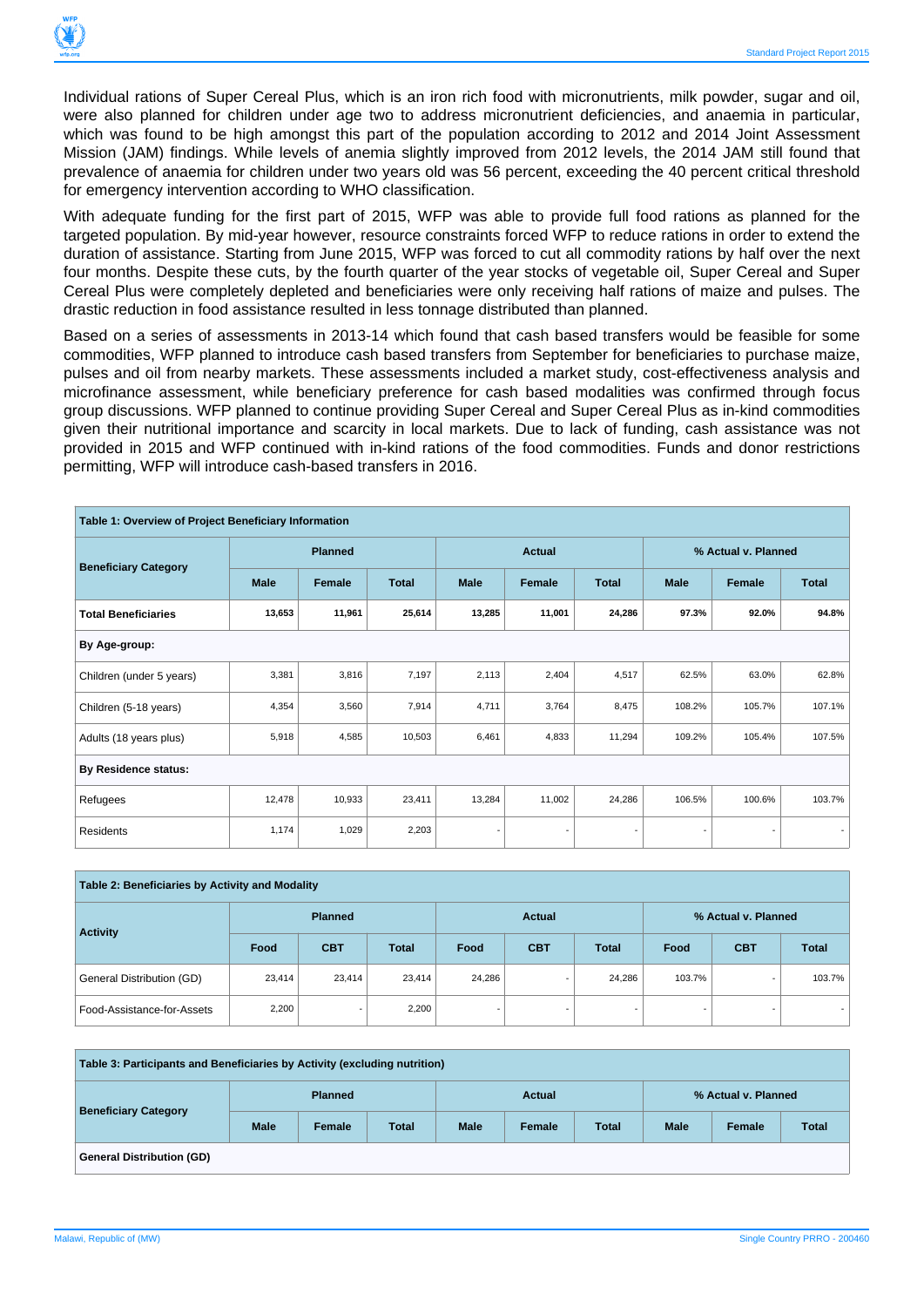#### **Table 3: Participants and Beneficiaries by Activity (excluding nutrition)**

|                                                      | <b>Planned</b> |                        |             | <b>Actual</b> |              |                | % Actual v. Planned |        |        |
|------------------------------------------------------|----------------|------------------------|-------------|---------------|--------------|----------------|---------------------|--------|--------|
| <b>Beneficiary Category</b>                          | <b>Male</b>    | Female<br><b>Total</b> | <b>Male</b> | Female        | <b>Total</b> | <b>Male</b>    | Female              | Total  |        |
| People participating in<br>general distributions     | 12,479         | 10,935                 | 23,414      | 13,284        | 11,002       | 24,286         | 106.5%              | 100.6% | 103.7% |
| <b>Total participants</b>                            | 12,479         | 10,935                 | 23,414      | 13,284        | 11,002       | 24,286         | 106.5%              | 100.6% | 103.7% |
| <b>Total beneficiaries</b>                           | 12,479         | 10,935                 | 23,414      | 13,284        | 11,002       | 24,286         | 106.5%              | 100.6% | 103.7% |
| Food-Assistance-for-Assets                           |                |                        |             |               |              |                |                     |        |        |
| People participating in<br>asset-creation activities | 196            | 204                    | 400         |               |              |                |                     |        |        |
| <b>Total participants</b>                            | 196            | 204                    | 400         |               | ٠            | $\blacksquare$ |                     | ۰      |        |
| <b>Total beneficiaries</b>                           | 1,070          | 1,130                  | 2,200       |               | ٠            | $\blacksquare$ |                     | ۰      |        |

The total number of beneficiaries includes all targeted persons who were provided with WFP food/cash/vouchers during the reporting period - either as a recipient/participant or from a household food ration distributed to one of these recipients/participants.

| <b>Commodity</b> | <b>Planned Distribution (mt)</b> | <b>Actual Distribution (mt)</b> | % Actual v. Planned |
|------------------|----------------------------------|---------------------------------|---------------------|
| Corn Soya Blend  | 472                              | 232                             | 49.1%               |
| Maize            | 2,671                            | 2,240                           | 83.9%               |
| Peas             | 440                              | 0                               | 0.1%                |
| Split Peas       | -                                | 262                             |                     |
| Vegetable Oil    | 138                              | 103                             | 74.4%               |
| <b>Total</b>     | 3,721                            | 2,837                           | 76.2%               |

| <b>Cash-Based Transfer</b> | <b>Planned Distribution USD</b> | <b>Actual Distribution USD</b> | % Actual v. Planned |
|----------------------------|---------------------------------|--------------------------------|---------------------|
| Cash                       | 573,433                         |                                |                     |
| Voucher                    |                                 |                                |                     |
| <b>Total</b>               | 573,433                         |                                |                     |

#### **Story Worth Telling**

"We cannot be employed, our children cannot be employed, therefore it is difficult to have finances and provide a good life for our children," explains Clementine, a 48-year old community leader and representative of DRC refugees at Dzaleka Refugee Camp in Malawi.

With few income generating options, maintaining a steady income and accessing enough food at Dzaleka is a constant challenge for Clementine. "We rely on WFP entirely," says Clementine of the food assistance provided by WFP.

While WFP's assistance is vital for food security, Clementine and other community leaders have also noticed that when food assistance is consistent, tensions reduce within the camp.

"Provision of food by WFP helps the family to be intact," explains Sonia, a 21-year old community mobiliser and refugee at Dzaleka. "People do not usually fight when there is enough food."

"We also have less school drop outs and teenage pregnancies when there is enough food," adds Clementine.

Both Clementine and Sonia were participants in a 2015 training on Sexual and Gender Based Violence (SGBV) prevention through a joint UN project, funded by WFP. Similar to other training participants, both Clementine and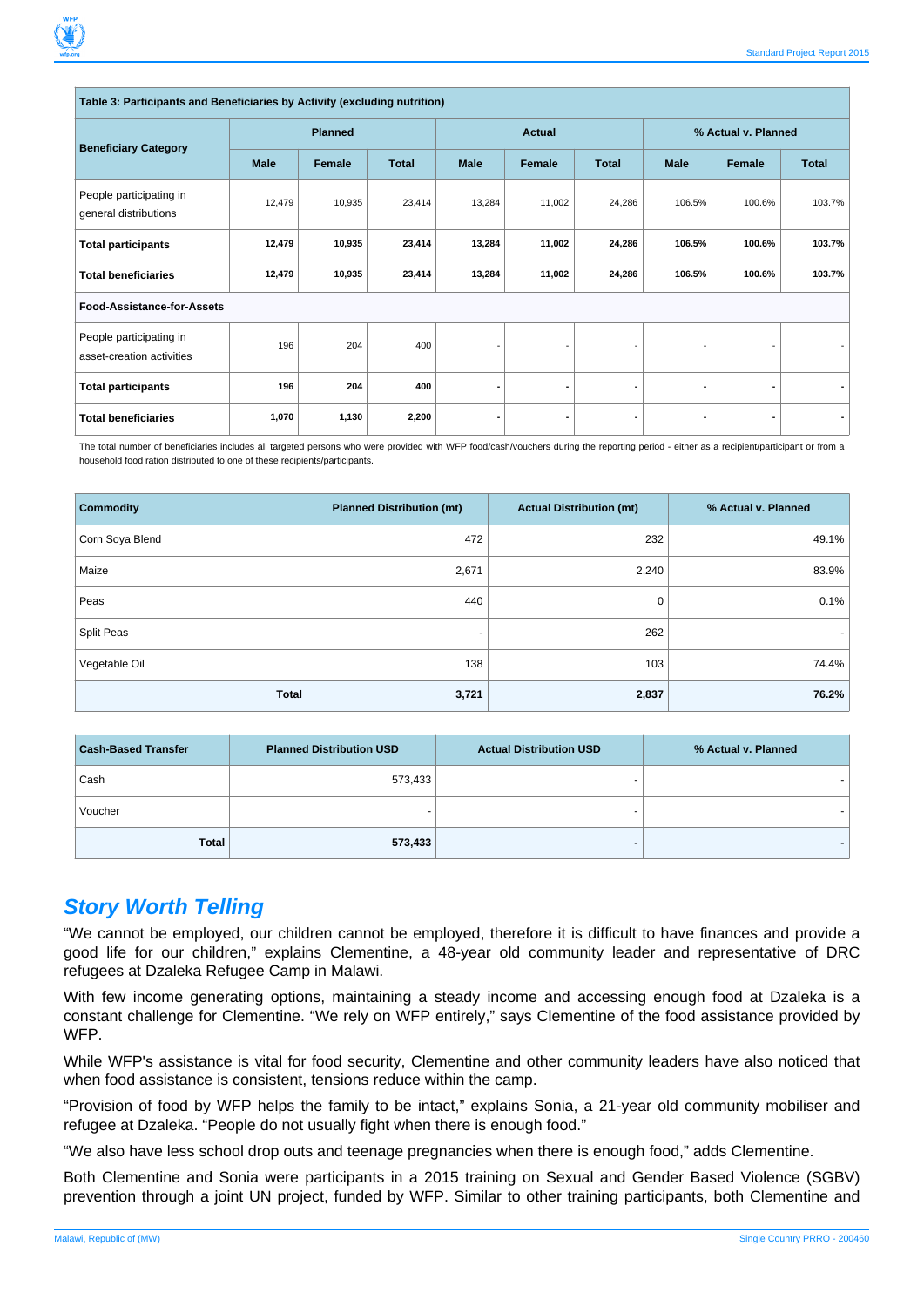

Sonia finished the training with a better understanding of sexuality and gender roles within their communities as well as the tools to fight SGBV cases in the camp. This is part of WFP's commitment to not only provide consistent and adequate food, but also to work in partnership to increase protection and safety of the human rights of all.

#### **Progress Towards Gender Equality**

Indications of gender-based vulnerabilities are evident across Malawi and are equally concerning among the country's refugee population. In Dzaleka, women are more likely to experience discrimination across all spheres of private and public life. This operation was therefore designed to take gender issues into account throughout the project cycle and has been coded with gender marker 2A, which indicates that gender is fully mainstreamed throughout the project and that it has the potential to contribute significantly to gender equality.

Following a 2013/14 joint WFP-UNHCR-UN Women survey and report on the prevalence of SGBV in Dzaleka, which found troubling levels of violence in the camp, WFP worked in partnership with UN Women to design and manage a joint UN SGBV prevention project in Dzaleka. The project was a joint effort between WFP, UN Women, UNHCR and Plan Malawi, and sought to put in place results-oriented interventions that would lead to initial short-term solutions as well as longer term follow-up actions that would help reduce SGBV in Dzaleka. The project included a Training of Trainers and subsequent trainings for police officers, government officials, camp community leaders, members of a camp SGBV committee, as well as a committee of pastors and covered topics that promoted and enhanced knowledge and awareness of gender and women's rights issues. By November 2015, the project implementers had observed increased awareness on SGBV issues throughout the camp as well as strengthened understanding of the referral mechanism for reporting SGBV cases.

The joint project also focused on fostering economic independence for refugee women through laying the groundwork for more income-generating activities (IGA) in the camp. This is important given that the SGBV survey found that economically dependent women are more likely to be victims of violence versus women who have their own source of income. The joint UN project will support a group of 30 women in 2016 to fine tune their tailoring skills and to work at a clothing shop.

Despite these efforts, WFP struggled to meet the gender indicator targets under this operation. While gender-sensitive implementation and the trainings through the joint UN project were helpful, experience has proved that gender dynamics are ultimately affected by the predictability and level of food assistance provided, and WFP was unable to provide full food assistance due to limited funding in 2015. During the time of data collection, refugees were only receiving two of five commodities, both of which were at half ration.

WFP's post-distribution monitoring found that joint decision-making over the use of food only occurred in about 27 percent of households, while the proportion of households where the decisions were made only by men or only by women both increased. Typically, increased food insecurity with reduced rations leads to higher tensions within families, consequently straining relationships between spouses, and this may have contributed to less joint decision-making. The majority of decisions however were made by women, which is significant considering the gender inequities in the camp. While the latest follow-up figures appear to be far from the base values (collected in 2014), the two sets of data were collected from different sample sizes and are therefore not strictly comparable. The 2015 data is more representative of the refugee population and will be used a benchmark for comparison in future reports.

While not meeting the 50 percent target, women beneficiaries held about 44 percent of leadership positions in project management committees. This is a slight decrease from 2014 as the committee gained new members, but not in equal gender proportions. WFP will increase advocacy to reach gender parity in these committees in 2016. Frequent turnover of committee members also meant that fewer women committee members were trained on modalities of food distribution than planned. With a new dedicated refugee programme officer in 2016, WFP plans to increase the frequency of project committee trainings to ensure that all members are trained.

| <b>Cross-cutting Indicators</b>                                                                                   | <b>Project End</b><br><b>Target</b> | <b>Base Value</b> | <b>Previous</b><br>Follow-up | <b>Latest Follow-up</b> |
|-------------------------------------------------------------------------------------------------------------------|-------------------------------------|-------------------|------------------------------|-------------------------|
| Proportion of households where females and males together make<br>decisions over the use of cash, voucher or food |                                     |                   |                              |                         |
| DOWA, General Distribution (GD), Project End Target: 2016.06, Base<br>value: 2014.12, Latest Follow-up: 2015.12   | $=40.00$                            | 70.40             |                              | 26.60                   |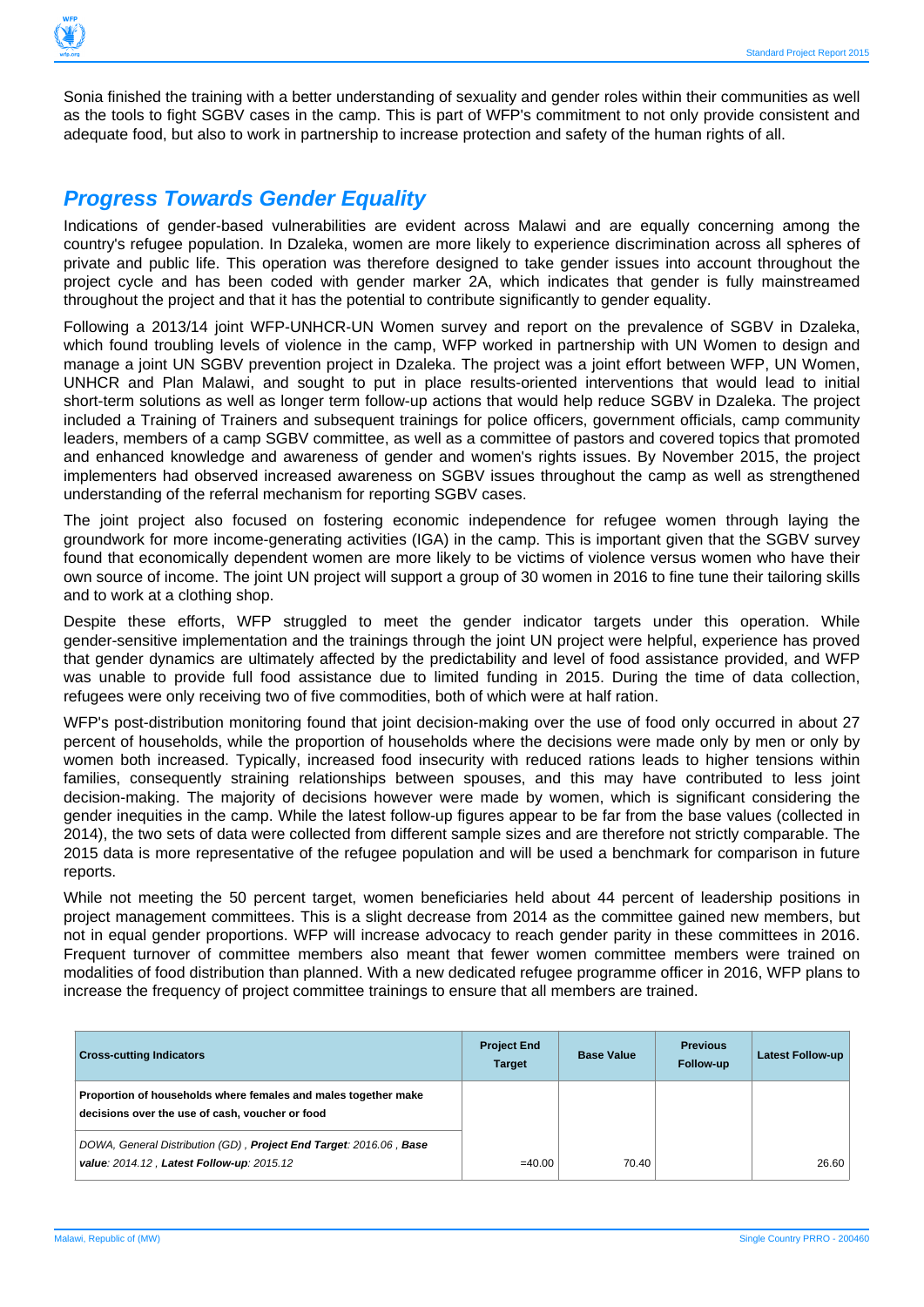| <b>Cross-cutting Indicators</b>                                                                                          | <b>Project End</b><br><b>Target</b> | <b>Base Value</b> | <b>Previous</b><br>Follow-up | <b>Latest Follow-up</b> |
|--------------------------------------------------------------------------------------------------------------------------|-------------------------------------|-------------------|------------------------------|-------------------------|
| Proportion of households where females make decisions over the use of<br>cash, voucher or food                           |                                     |                   |                              |                         |
| DOWA, General Distribution (GD), Project End Target: 2016.06, Base<br>value: 2014.12, Latest Follow-up: 2015.12          | $= 30.00$                           | 24.80             |                              | 52.80                   |
| Proportion of households where males make decisions over the use of<br>cash, voucher or food                             |                                     |                   |                              |                         |
| DOWA, General Distribution (GD), Project End Target: 2016.06, Base<br>value: 2014.11, Latest Follow-up: 2015.12          | $= 30.00$                           | 4.80              |                              | 20.60                   |
| Proportion of women beneficiaries in leadership positions of project<br>management committees                            |                                     |                   |                              |                         |
| DOWA, General Distribution (GD), Project End Target: 2016.06, Base<br>value: 2014.12, Latest Follow-up: 2015.12          | >50.00                              | 50.00             |                              | 43.70                   |
| Proportion of women project management committee members trained<br>on modalities of food, cash, or voucher distribution |                                     |                   |                              |                         |
| DOWA, General Distribution (GD), Project End Target: 2016.06, Base<br>value: 2014.12, Latest Follow-up: 2015.12          | >60.00                              | 29.00             |                              | 18.90                   |

#### **Protection and Accountability to Affected Populations**

WFP continued to apply practices that ensured assistance to the refugee population was provided in a safe and dignified manner. At Dzaleka Camp, food distributions continued to take place in an easily accessible, central location, and were organized in a staggered manner based on family size, starting with largest households first. This organization of distributions helped to avoid overcrowding, long lines and extended waiting times at the distribution site. The food management committee also helped maintain order on distribution days.

Beneficiaries continued to experience few safety problems travelling to, from and/or at the WFP distribution point. However, when compared to the 2014 data, there was a slight increase of both female (7.5 percent) and male beneficiaries (6 percent) reporting safety problems. This uptick was likely due to the provision of reduced rations during the time of data collection (December 2015) and increasing uncertainty over the food security situation, which can increase resentment amongst refugees and other tensions that can contribute to higher occurrence of bullying and petty theft. To mitigate and address any such safety problems, protection officers and camp police were available during all distributions.

At the same time, messages on protection rights and prevention of SGBV continued to be disseminated to make certain the entire population was aware of their rights and to discourage violations. This included storytelling in public settings and educational posters designed by camp artists that illustrated localized protection messages, as part of the joint UN SGBV prevention project in Dzaleka.

Beneficiary feedback on distribution days was enabled through a help desk and a suggestion box managed by WFP and UNHCR's local NGO partner, Participatory Rural Development Organization (PRDO). The information received by PRDO was then communicated during food committee meetings so that follow up actions could be agreed upon and taken. Food committee meetings were chaired and held regularly by WFP, after which refugee leaders were directed to hold follow up meetings with their communities to share the information, including schedule of distributions and any ration cuts that had been jointly agreed upon by stakeholders, including refugees. These in-person interactions with community leaders provided a channel for beneficiaries to raise concerns and for the partners to explain and address any immediate concerns directly. Beneficiaries could also provide complaints and feedback directly at the PRDO office in Dzaleka camp at any time.

Despite these measures, Post Distribution Monitoring (PDM) in 2015 revealed a significant drop in the percentage of refugees who were informed about the food assistance programme. While 100 percent of beneficiaries surveyed reported knowing who was entitled to food assistance, only about half reported knowing what ration would be received, bringing down the overall score of the indicator. This reduction was likely due to frequent changes to the ration size with limited resources during the second half of 2015. The finding also suggests that information shared at the food committee meetings did not trickle down to the refugee population at large. Going forward, WFP will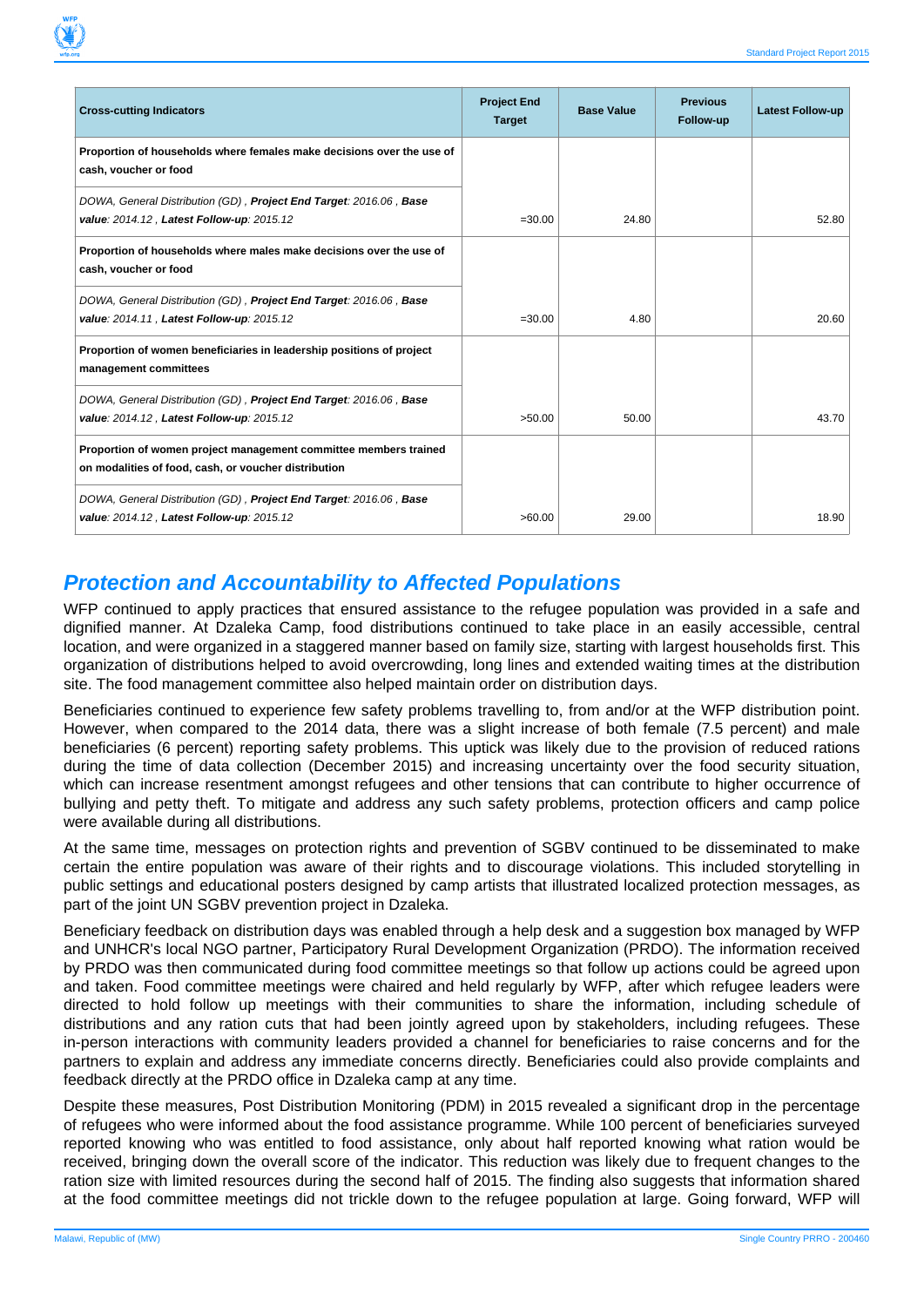

explore ways to address this communication gap, such as following up more frequently with leaders to ensure meetings are held with their communities and identifying additional communication channels.

In response to the newly arrived Mozambican asylum seekers residing in a border village in Mwanza district, WFP and partners conducted a joint multi-sectoral assessment in December 2015, which included the identification of any protection concerns and appropriate actions to address them. Physical security, especially for women at night, violence and SGBV, and unaccompanied children at the camp were among the highest observed protection concerns. Following this assessment, a recreation center was set up by UNICEF as a protection measure for children under five to provide a safe place to play and spend time. Should the population remain in this area in 2016, additional protection measures will need to be taken by partners including providing large families with separate shelters, offering psychosocial counseling services and providing mandatory education for all children.

| <b>Cross-cutting Indicators</b>                                                                                                      | <b>Project End</b><br><b>Target</b> | <b>Base Value</b> | <b>Previous</b><br>Follow-up | <b>Latest Follow-up</b> |
|--------------------------------------------------------------------------------------------------------------------------------------|-------------------------------------|-------------------|------------------------------|-------------------------|
| Proportion of assisted people (men) who do not experience safety<br>problems travelling to, from and/or at WFP programme site        |                                     |                   |                              |                         |
| DOWA, General Distribution (GD), Project End Target: 2016.06, Base<br>value: 2014.11, Latest Follow-up: 2015.12                      | $= 90.00$                           | 100.00            |                              | 94.00                   |
| Proportion of assisted people (women) who do not experience safety<br>problems travelling to, from and/or at WFP programme sites     |                                     |                   |                              |                         |
| DOWA, General Distribution (GD), Project End Target: 2016.12, Base<br>value: 2014.11, Latest Follow-up: 2015.12                      | $= 90.00$                           | 100.00            |                              | 92.50                   |
| Proportion of assisted people informed about the programme (who is<br>included, what people will receive, where people can complain) |                                     |                   |                              |                         |
| DOWA, General Distribution (GD), Project End Target: 2016.06, Base<br>value: 2014.12, Latest Follow-up: 2015.12                      | $= 80.00$                           | 100.00            |                              | 62.43                   |
| Proportion of assisted people who do not experience safety problems<br>travelling to, from and/or at WFP programme site              |                                     |                   |                              |                         |
| DOWA, General Distribution (GD), Project End Target: 2016.06, Base<br>value: 2014.12, Latest Follow-up: 2015.12                      | $= 80.00$                           | 100.00            |                              | 93.30                   |

## **Outputs**

From January to May 2015, WFP distributed food assistance during the first week of each month to ensure predictable and timely food distribution. This was made possible by on-site warehouses large enough to store an entire month's requirement of food at a time. Good storage also enabled WFP to continue proper planning and consistent distribution dates during the first part of the year which, in turn, helped families better manage their monthly household food supplies.

By June 2015, in the midst of constrained resources and resulting ration cuts, distributions occurred during different weeks of each month, depending on availability of commodities. Still, WFP managed to provide all beneficiaries who presented themselves on distribution days with food rations every month in 2015. This was the result of careful adjustments to the programme to make certain that the available resources were used to meet basic needs, even if it meant having to cut certain rations at some point. All programme adjustments were made in consultation with refugee community leaders during monthly food committee meetings, to ensure that changes were understood and agreed upon by the refugee population.

This refugee operation continued to be complemented by WFP's Country Programme 200287 in 2015, through which a Supplementary Feeding Programme to treat moderate acute malnutrition amongst children and pregnant and lactating women (PLW) was implemented at a WFP-supported health centre on the perimeter of the camp. In 2015, supplementary feeding at the Dzaleka health centre treated 127 malnourished patients, of whom five were also HIV positive, with an impressive cure rate exceeding that of surrounding health centres at just over 99 percent. The centre also continued to make available routine medication and complementary services free-of-charge, including provision of supplements like vitamin A and iron, antenatal and maternal care, growth monitoring for children less than five years, immunization, rapid diagnostic tests for malaria, tuberculosis treatment, and HIV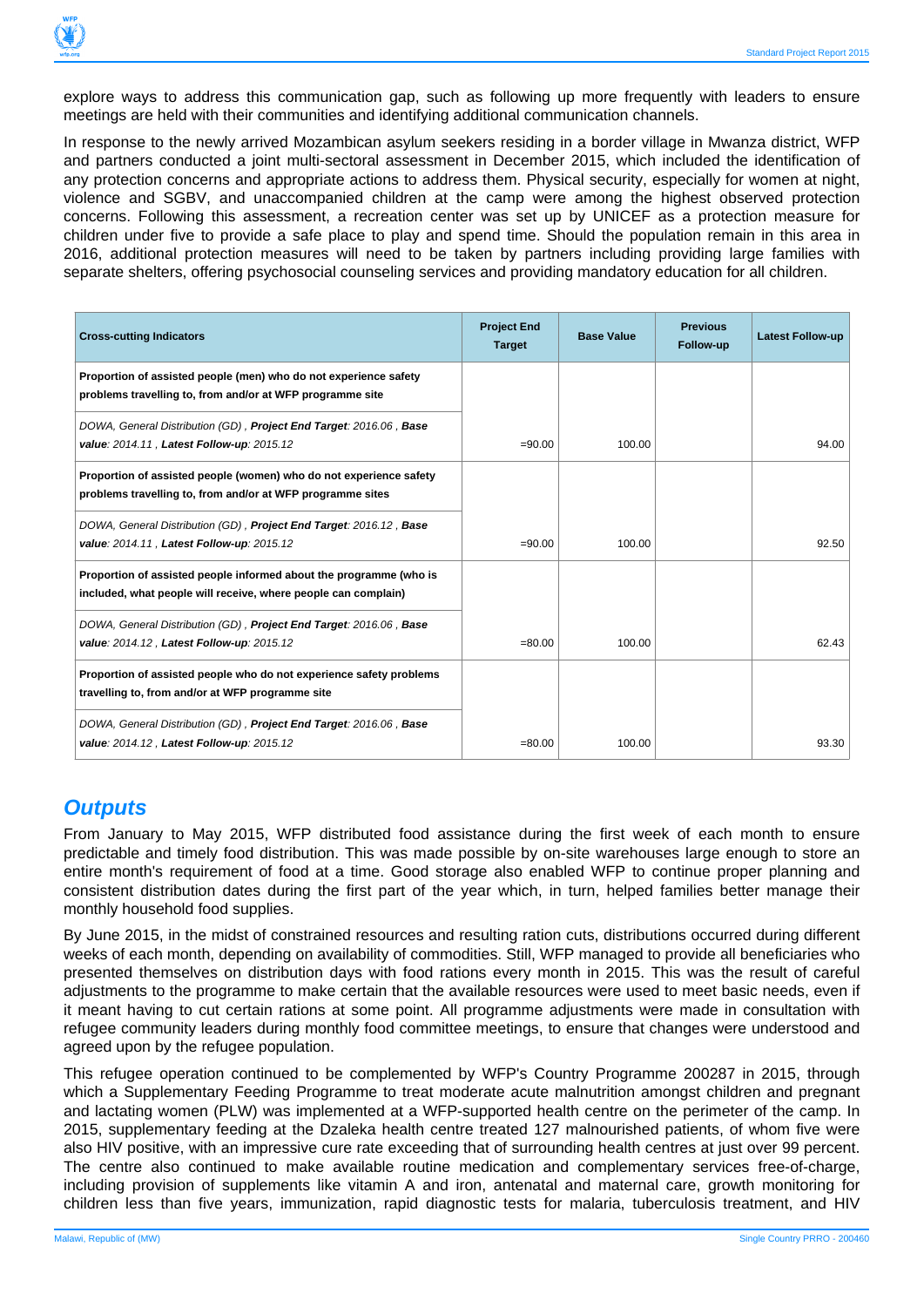

testing and counseling. Health services and supplementary feeding at the centre were available to both the refugee population and surrounding villages of Malawian nationals, helping to further promote cooperation between refugees and their host community by ensuring equity of benefits.

Due to funding constraints, WFP prioritized food for the refugee population over asset creation. Food Assistance for Assets activities for the host community were therefore not implemented, resulting in no outputs achieved under this component.

| Output                                                                                                               | <b>Unit</b>   | <b>Planned</b> | <b>Actual</b> | % Actual vs. Planned |  |  |  |  |  |
|----------------------------------------------------------------------------------------------------------------------|---------------|----------------|---------------|----------------------|--|--|--|--|--|
| SO3: Food-Assistance-for-Assets                                                                                      |               |                |               |                      |  |  |  |  |  |
| Hectares (ha) of cultivated land treated and<br>conserved with physical soil and water<br>conservation measures only | Ha            | 5              |               |                      |  |  |  |  |  |
| Hectares (ha) of forests planted and<br>established                                                                  | Ha            | 5              |               |                      |  |  |  |  |  |
| Number of tree seedlings produced                                                                                    | tree seedling | 20,000         |               |                      |  |  |  |  |  |

#### **Outcomes**

Despite encouraging trends in recent years, severe funding constraints in the latter half of the year compromised the ability to achieve desired food security outcomes in 2015. Ration cuts were necessitated starting from June 2015, including a complete suspension of vegetable oil and Super Cereal Plus distributions from October and of Super Cereal from November. This meant that refugees only received 39 percent of the recommended minimum daily kilocalories by the end of year, compromising long-standing efforts to achieve food security in Dzaleka where WFP food assistance makes up 90 percent of food consumed by refugees. While refugees have limited options for self-sufficiency in the camp, including markets, restaurants, and small livelihood opportunities, they are still heavily dependent on WFP food assistance.

Latest outcomes for this PRRO were collected through a Post Distribution Monitoring (PDM) carried out in December 2015 when ration cuts were at their most extreme. The results have been compared to previous follow-ups which include a Joint Assessment Mission (JAM) by WFP/UNHCR/Government in 2012 and a follow-up JAM in November 2014 at a time when full rations were being provided. Household nutrition surveys are carried out every second year in conjunction with the JAM, so the next nutrition survey is planned for 2016.

With drastically reduced food assistance, only 47 percent of the refugee population had an acceptable food consumption score (FCS) in 2015. This is a decline from the baseline (51 percent) and demonstrates a reversal in gains made in 2014, when 92 percent of the population had an acceptable FCS due to good funding levels which enabled full rations for the majority of the year. At 53 percent, the majority of the assisted refugee population fell into either the borderline or poor food consumption categories, greatly underachieving the target values for these outcomes. Consumption of micronutrient-rich foods such as meat and fish was especially poor, with around half of refugees not consuming heme iron - an important micronutrient necessary for a strong immune system and sustained productive capacity.

Dietary diversity also declined, with refugees consuming on average one food group less per week when compared to 2014. Primary foods consumed at the time of monitoring were staples (cereals), vegetables, pulses and fats (typically homemade oil). While not as positive as previous years, dietary diversity has still improved from the baseline because, despite ration cuts, beneficiaries were still able to eat from the food groups provided by WFP and supplemented with seasonal vegetables and fruits.

The calculation modules for FCS and dietary diversity scores do not consider blended foods like Super Cereal and Super Cereal Plus, which, if factored in, may have otherwise contributed to better food security outcomes.

Gender disaggregated data for FCS and dietary diversity showed that female-headed households fared slightly better than male-headed households in terms of food security, unlike in previous years when the reverse was the case. This may be attributed to the strengthened gender focus in the camp with the start of the joint UN SGBV prevention project, where WFP, UNHCR and UN Women teamed up to enhance efforts increase protection and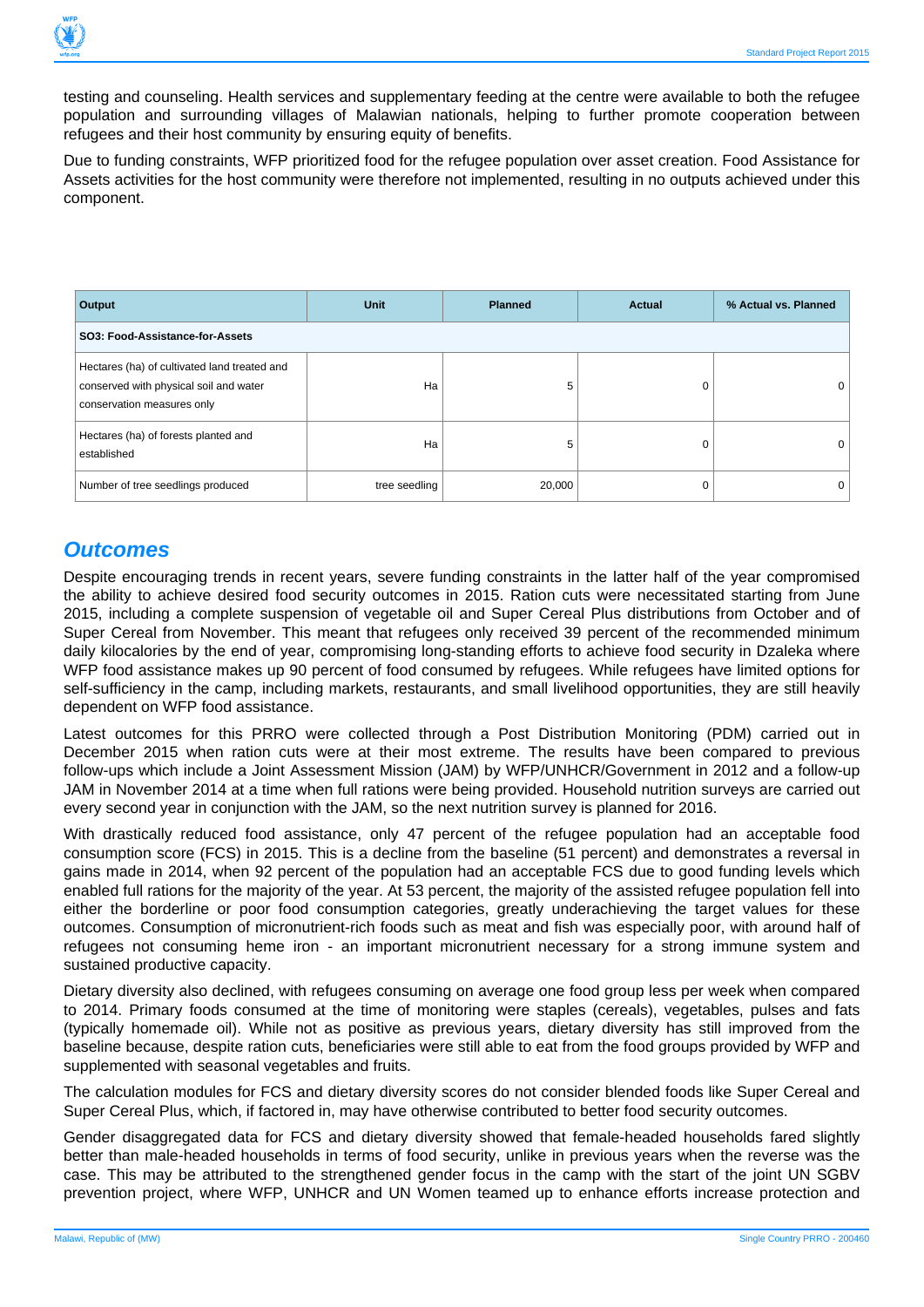

Despite worsening FCS and dietary diversity scores under this PRRO, results of the PDM show that households adopted coping strategies to meet their food needs to a lesser extent compared to last year (represented by a lower Coping Strategy Index score). This improvement however only considers coping mechanisms within the parameters of the CSI calculation, which includes strategies such as reducing the number of meals per day or relying on less expensive food. Complementary data from the PDM revealed that despite a lower CSI, beneficiaries continued to employ coping mechanisms outside the CSI calculation. For instance, results of the PDM found concerning statistics of nearly 93 percent of the sampled population reporting that they turned to begging in order to make ends meet and 90 to 96 percent of beneficiaries having to spend their savings or borrow money, respectively. Some sampled beneficiaries also reported having to resort to risky coping mechanisms that jeopardized their safety (such as theft and prostitution) or their long-term coping abilities (such as selling of productive assets or withdrawing children from school).

While recognizing that fundraising efforts are taking place in a context of increased humanitarian need across the country, WFP will continue strong resource mobilization efforts with a view to providing the full commodity basket for the entire 2016 to improve food security outcomes in 2016.

| <b>Outcome</b>                                                                                                                                                | <b>Project End</b><br><b>Target</b> | <b>Base Value</b> | <b>Previous</b><br>Follow-up | <b>Latest Follow-up</b> |
|---------------------------------------------------------------------------------------------------------------------------------------------------------------|-------------------------------------|-------------------|------------------------------|-------------------------|
| SO1 Save lives and protect livelihoods in emergencies                                                                                                         |                                     |                   |                              |                         |
| Stabilized or improved food consumption over assistance period for targeted households and/or individuals                                                     |                                     |                   |                              |                         |
| FCS: percentage of households with poor Food Consumption Score                                                                                                |                                     |                   |                              |                         |
| DOWA, Project End Target: 2016.06, Base value: 2012.09 Joint survey,<br>Previous Follow-up: 2014.11 Joint survey, Latest Follow-up: 2015.12 WFP<br>survey PDM | < 1.34                              | 6.70              | 2.10                         | 16.70                   |
| FCS: percentage of households with borderline Food Consumption<br><b>Score</b>                                                                                |                                     |                   |                              |                         |
| DOWA, Project End Target: 2016.06, Base value: 2012.09 Joint survey,<br>Previous Follow-up: 2014.11 Joint survey, Latest Follow-up: 2015.12 WFP<br>survey     | < 8.38                              | 41.90             | 6.10                         | 36.10                   |
| FCS: percentage of households with poor Food Consumption Score<br>(female-headed)                                                                             |                                     |                   |                              |                         |
| DOWA, Project End Target: 2016.06, Base value: 2012.09 Joint survey,<br>Previous Follow-up: 2014.11 Joint survey, Latest Follow-up: 2015.12 WFP<br>survey PDM | < 1.38                              | 6.90              | 5.10                         | 14.00                   |
| FCS: percentage of households with poor Food Consumption Score<br>(male-headed)                                                                               |                                     |                   |                              |                         |
| DOWA, Project End Target: 2016.06, Base value: 2012.09 Joint survey,<br>Previous Follow-up: 2014.11 Joint survey, Latest Follow-up: 2015.12 WFP<br>survey PDM | >1.24                               | 6.50              | 1.10                         | 20.60                   |
| FCS: percentage of households with borderline Food Consumption<br>Score (female-headed)                                                                       |                                     |                   |                              |                         |
| DOWA, Project End Target: 2016.06, Base value: 2012.09 Joint survey,<br>Previous Follow-up: 2014.11 Joint survey, Latest Follow-up: 2015.12 WFP<br>survey     | < 6.64                              | 43.20             | 9.40                         | 34.00                   |
| FCS: percentage of households with borderline Food Consumption<br>Score (male-headed)                                                                         |                                     |                   |                              |                         |
| DOWA, Project End Target: 2016.06, Base value: 2012.09 Joint survey,<br>Previous Follow-up: 2014.11 Joint survey, Latest Follow-up: 2015.12 WFP<br>survey     | < 8.12                              | 40.60             | 5.00                         | 39.20                   |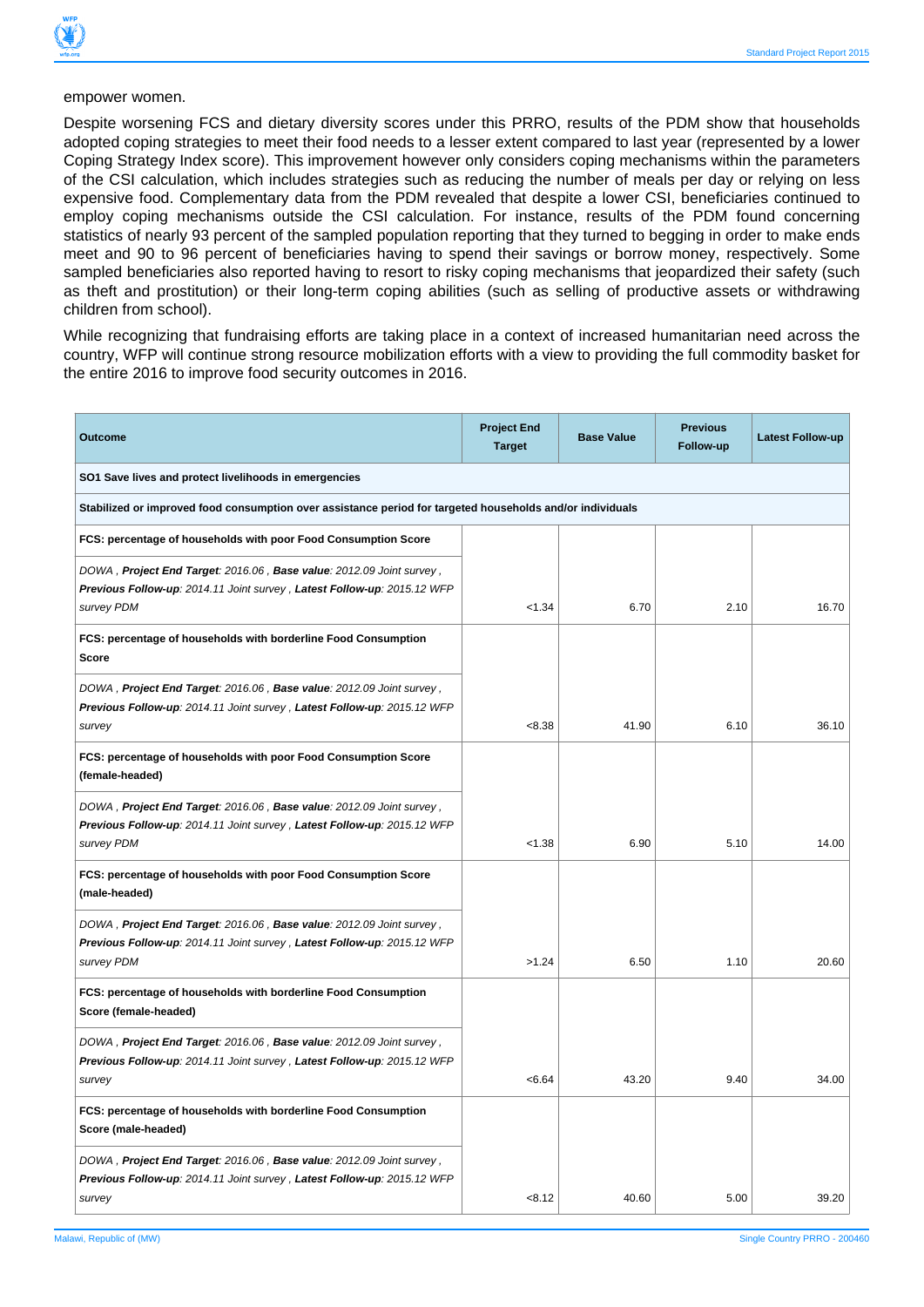| <b>Outcome</b>                                                                                                                                                                  | <b>Project End</b><br><b>Target</b> | <b>Base Value</b> | <b>Previous</b><br>Follow-up | <b>Latest Follow-up</b> |
|---------------------------------------------------------------------------------------------------------------------------------------------------------------------------------|-------------------------------------|-------------------|------------------------------|-------------------------|
| <b>Diet Diversity Score</b>                                                                                                                                                     |                                     |                   |                              |                         |
| DOWA, Project End Target: 2016.06, Base value: 2014.11 Joint survey,<br>Previous Follow-up: 2014.11 Joint survey, Latest Follow-up: 2015.12 WFP<br>survey PDM                   | >4.10                               | 4.10              | 5.22                         | 4.21                    |
| Diet Diversity Score (female-headed households)                                                                                                                                 |                                     |                   |                              |                         |
| DOWA, Project End Target: 2016.06, Base value: 2014.11 Joint survey,<br>Previous Follow-up: 2014.11 Joint survey, Latest Follow-up: 2015.12 WFP<br>survey PDM                   | >3.90                               | 3.90              | 4.99                         | 4.41                    |
| Diet Diversity Score (male-headed households)                                                                                                                                   |                                     |                   |                              |                         |
| DOWA, Project End Target: 2016.06, Base value: 2014.11 Joint survey,<br>Previous Follow-up: 2014.11 Joint survey, Latest Follow-up: 2015.12 Joint<br>survey PDM                 | >4.20                               | 4.20              | 5.45                         | 3.90                    |
| CSI (Food): Coping Strategy Index (average)                                                                                                                                     |                                     |                   |                              |                         |
| DOWA, Project End Target: 2016.06, Base value: 2012.09 Joint survey,<br>Previous Follow-up: 2014.11 Joint survey 2014 JAM, Latest Follow-up:<br>2015.12 WFP survey Dec 2015 PDM | $<$ 43.00                           | 43.00             | 40.00                        | 25.79                   |

#### **Sustainability, Capacity Development and Handover**

While refugees are able to sell goods and services within the camp, the opportunities are not widespread and offer minimal incomes. Some also receive inputs as part of complementary services provided by other organisations, enabling them to grow certain foods and maintain livestock; the camp also runs and operates its own restaurants and markets, from which refugees can purchase other foods. While these sources provide small incomes to purchase various foods, they are not significant enough to provide the refugees with full livelihoods or self-sufficiency.

The WFP-constructed community centre continued to provide a space where refugees, and women and youth in particular, could engage in livelihood projects, educational courses and technical trainings with a view to fostering greater sustainability in the refugee programme in Dzaleka. In 2015, the centre was also used for trainings under the joint UN SGBV prevention project, which included supporting a start-up tailoring shop that should help create sustainable livelihoods for participating women going forward.

WFP and UNHCR's partner, Participatory Rural Development Organization (PRDO), provided additional livelihood support including the provision of seeds and fertilizer to some 475 refugees who had small parcels of land and a training for refugee youth in carpentry, which will contribute to their self-reliance.

While these income-generating activity trainings continued to help refugees start and run small businesses, the approach to livelihood support in Dzaleka camp was reviewed in 2015 ahead of strategic shift that UNHCR will initiate in 2016. The shift will focus on creating more opportunities for community-wide livelihood support and creating income-earning prospects along each stage of an eventual product's value chain.

With increased support to livelihood opportunities, WFP and UNHCR will carry out a vulnerability profiling exercise to explore the possibility of prioritizing often limited food stocks to the most vulnerable refugees who have no alternative source of food or income. This should eventually lead to a more sustainable food assistance pipeline.

Livelihood support is likely to remain camp-based for the short to medium term as national efforts to remove restrictions on wage earning employment and freedom of movement for refugees have made minimal headway. A refugee or migration policy that is envisaged to lift at least some restrictions remains a work in progress, falling low amongst competing national priorities.

As in previous years, WFP was unable to support surrounding host communities with FFA activities due to resource constraints. This continued to test relations between host and refugee communities and impeded longer-term efforts for sustainable food security, especially since Dzaleka is located in a food insecure district efforts where pressure on trees and other natural resources, as well as locally available food is high.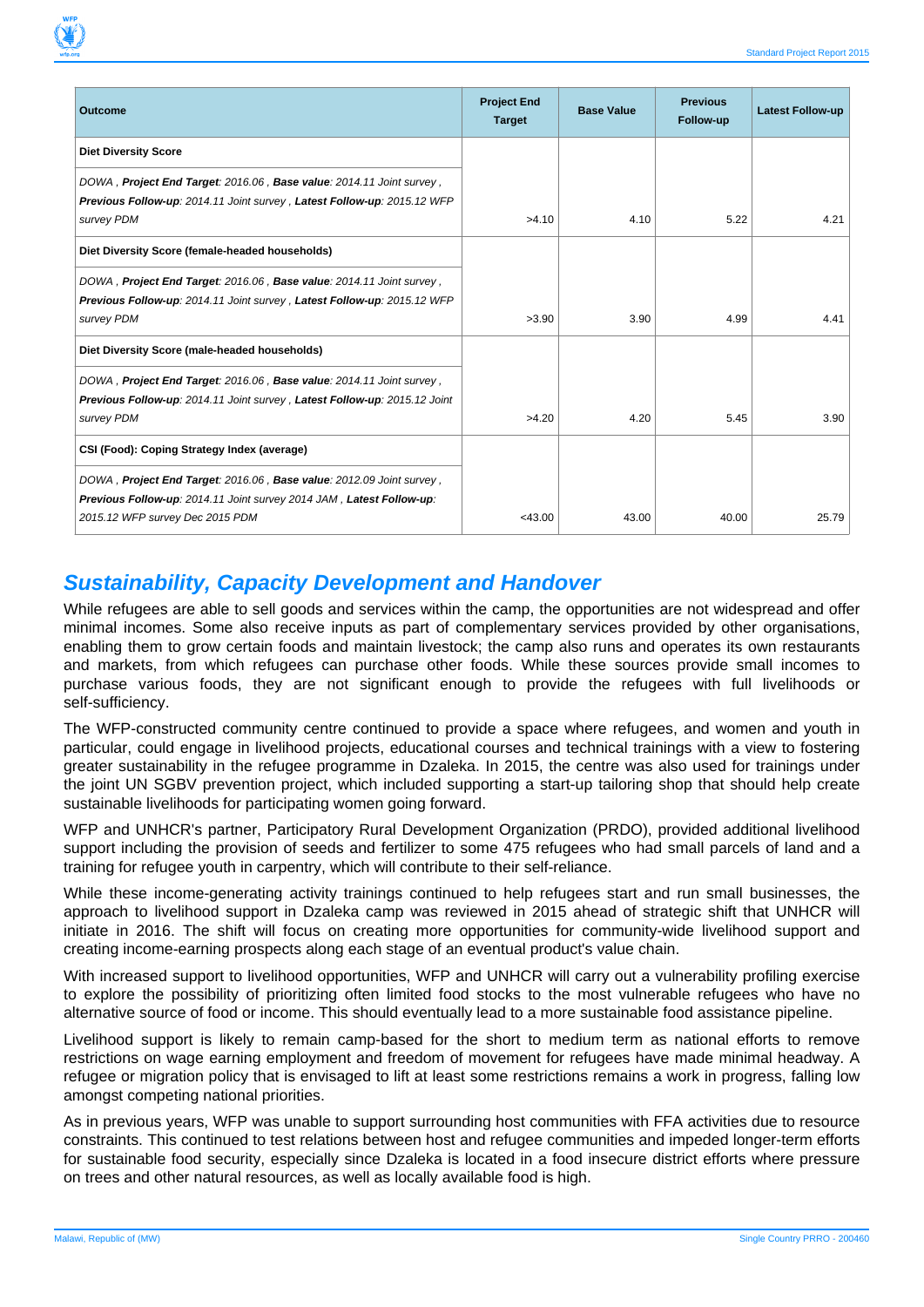

However, other refugee-driven initiatives were pursued to improve refugee and host community relations, such as the second annual Dzaleka Cultural Festival, which provided an opportunity for refugees to promote their businesses, sell goods, and to showcase their musical and cultural dance talents to the general public. The festival further provided a platform for elevating refugee issues in national media and gave the surrounding host communities the opportunity to appreciate refugees' positive contributions to society.

In 2015, UNHCR found durable solutions primarily through resettlement for more than 1,000 refugees, while an additional 762 physically departed Malawi having been granted resettlement in previous years. The cessation clause for Rwandan refugees, expected to affect about 800 people who left the country prior to 1998, remained under dispute and therefore no refugees left the country in 2015 under the clause. For the first time in three years, however, the refugee status determination committee met in 2015 to decide on status applications. Some 5,000 applications for refugee status were reviewed from asylum seekers in Malawi, and the majority were approved. This is significant for sustainability efforts as becoming a bona fide refugee is a prerequisite step in seeking durable solutions.

The resources of the Government of Malawi continue to be insufficient to provide sustained food assistance to refugees in the country, due to limited financial capacity and other overriding national priorities. As such, WFP will continue supporting the government through the Ministry of Home Affairs (MoHA) with provision of food assistance to refugees, while working with partners to explore sustainable solutions for strengthening food security of the refugee population and enhance efforts towards self-reliance.

## **Inputs**

#### **Resource Inputs**

The continuous influx of refugees into the country put pressure on the already limited resources available to assist the refugee population. The operational impact of limited funding was cushioned by allocations of multilateral funds, which paired with two other contributions, helped WFP to still reach all camp-based refugees with the very basic food needs, though at times with reduced rations. The Government of Malawi, through its Ministry of Home Affairs, continued to provide storage facilities, manage receiving and storing of all food at the camp and provide a storekeeper.

| <b>Donor</b> | 2015 Resourced (mt) | 2015 Shipped/Purchased |       |
|--------------|---------------------|------------------------|-------|
|              | In-Kind             | Cash                   | (mt)  |
| Canada       | U                   | 68                     | 692   |
| MULTILATERAL | 0                   | 1,275                  | 378   |
| <b>USA</b>   | 0                   | 785                    | 460   |
| Total        | 0                   | 2,129                  | 1,530 |

See Annex: Resource Inputs from Donors for breakdown by commodity and contribution reference number

## **Food Purchases and In-Kind Receipts**

Under this PRRO in 2015 all purchases were made either from other countries or through WFP's Global Commodity Management Facility (GCMF) to take advantage of most competitive prices and shortest lead time, as well as due to the unavailability of Super Cereal Plus and vegetable oil that meets quality standards in local markets.

The GCMF, formerly known as the Forward Purchase Facility, allows WFP to make advance purchases of cereals and other food items at favourable prices to provide for future food assistance needs. About 40 percent of GCMF forward purchases were made locally, while the remainder was purchased from stocks in Zambia. Of the local GCMF purchases, some 38 mt was bought from Malawian smallholders as part of WFP's Purchase for Progress (P4P) initiative through the Agricultural Commodity Exchange.

Other food purchases from developing country economies included vegetable oil and Super Cereal from South Africa and Zambia.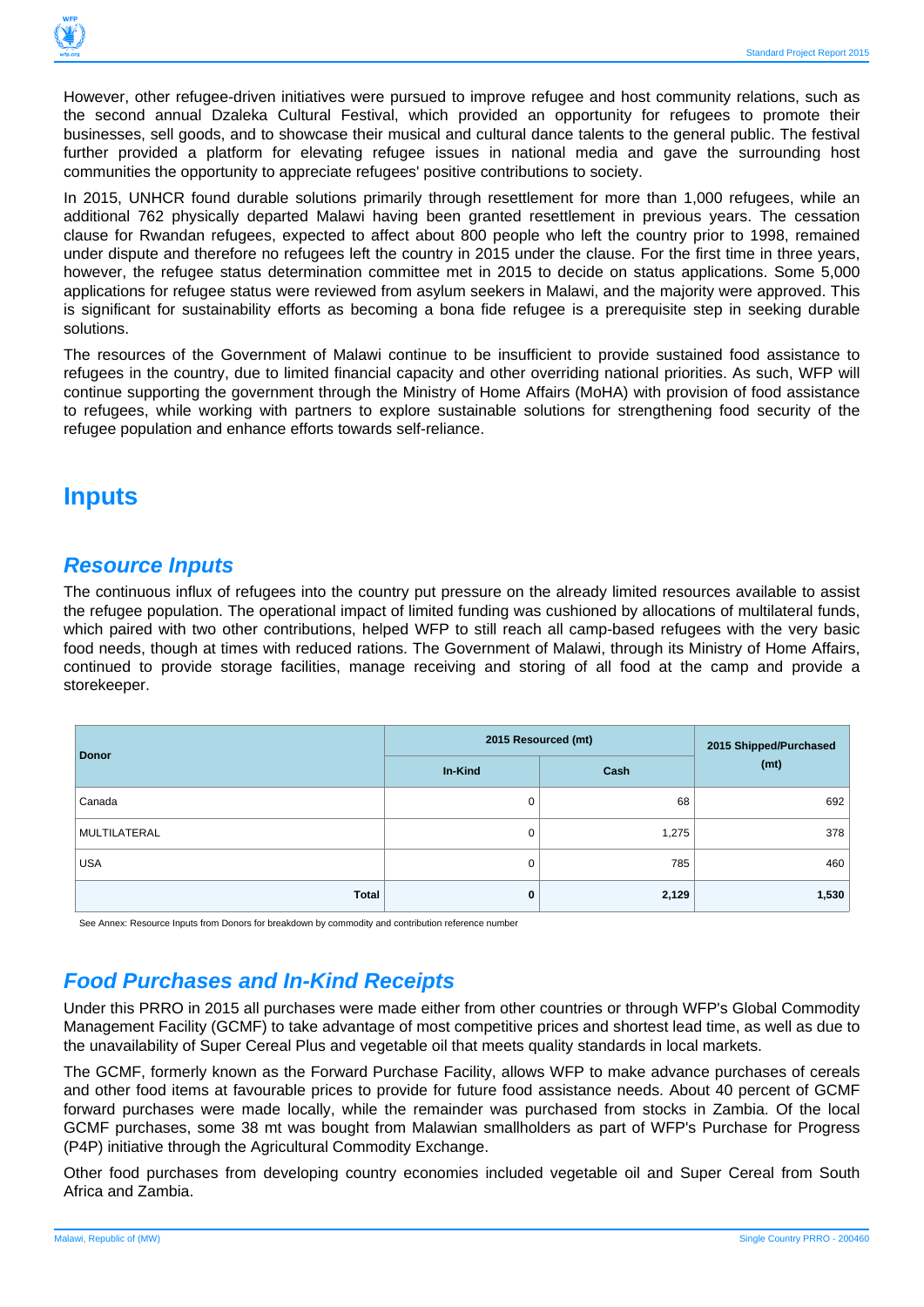

| <b>Commodities</b> | Local (mt) | <b>Developing Country</b><br>(mt) | <b>Other International</b><br>(mt) | GCMF (mt) |
|--------------------|------------|-----------------------------------|------------------------------------|-----------|
| Corn Soya Blend    | 0          | 68                                | 19                                 | 0         |
| Maize              | 0          | 0                                 | 0                                  | 1,437     |
| Vegetable Oil      | 0          | 74                                | 0                                  | 0         |
| Total              | 0          | 142                               | 19                                 | 1,437     |

#### **Food Transport, Delivery and Handling**

Food supplies were delivered directly to the WFP central warehouses in Lilongwe. WFP then contracted commercial transporters at competitive rates to deliver food requirements to the three final delivery points in Dzaleka refugee camp, Karonga transit shelter and Kapise village, where asylum seekers resided in Mwanza District. Due to the inaccessible nature of Kapise caused by poor roads and bridges, WFP first employed larger trucks to move food to central Mwanza, and then smaller all-terrain trucks to ensure food could reach the asylum seekers in Kapise village.

#### **Post-Delivery Losses**

In 2015, this operation continued to experience very minimal post-delivery losses. This was due to continued strengthening of food management processes followed by WFP and partners, partnering with reliable transporters and close monitoring of food deliveries. In addition a short delivery distance between the central warehouse and final distribution points aided in minimizing post-delivery losses. These same good practices were used in mitigating losses during transportation of food to reach Kapise village, a new delivery point in 2015.

## **Management**

#### **Partnerships**

WFP continued to partner with the Ministry of Home Affairs (MoHA), UNHCR and local NGO Participatory Rural Development Organisation (PRDO), as well as UN Women - a new partner for 2015 - to safeguard the food security of refugees under this operation. The government continued its role in warehouse management and camp administration, while PRDO worked for its second year as WFP's cooperating partner for food distributions. In 2015, WFP finalized a draft agreement between WFP, UNHCR, the Government of Malawi and PRDO, which will be reviewed by partners' legal departments and entered into force in 2016. Once signed, the agreement will formally govern the coordination of activities and responsibilities of partners within the camp.

In addition to WFP's four cooperating partners, services to complement WFP food assistance were also provided by three other organizations including Plan Malawi, Jesuit Refugee Services (JRS) and Mary's Meals under this PRRO. Through quarterly meetings facilitated by the MoHA, WFP regularly met with all partners to share operational updates and identify key areas of collaboration to avoid duplication.

To complement WFP general food distributions, UNHCR and Plan Malawi provided specialized food assistance to selected people with special needs (e.g. people living with HIV/AIDS, the elderly, the chronically ill) to help cover their higher nutritional needs. Food provided included items like dried fish, eggs, milk and corn soya blend. Due to funding constraints, UNHCR was only able to provide this assistance in varying amounts throughout the year. Meanwhile, PRDO continued to facilitate beneficiary feedback and also partnered with UNHCR to provide non-food items, including shelter materials, blankets, mosquito nets, kitchen sets, soap and basins, among others, to more than 23,000 refugees by the end of 2015.

UNHCR spearheaded the protection services in the camp in partnership with PRDO and Plan Malawi, which continued to focus on child protection, human rights and in 2015 organized girls' clubs to give young women a space to freely discuss their challenges and collectively support each other. Meanwhile, the MoHA continued to oversee security within the camp and, together with UNHCR, continued to support the 'neighbourhood watch' team that monitors and reports any incidences of violence in the camp. In 2015, UNHCR also conducted numerous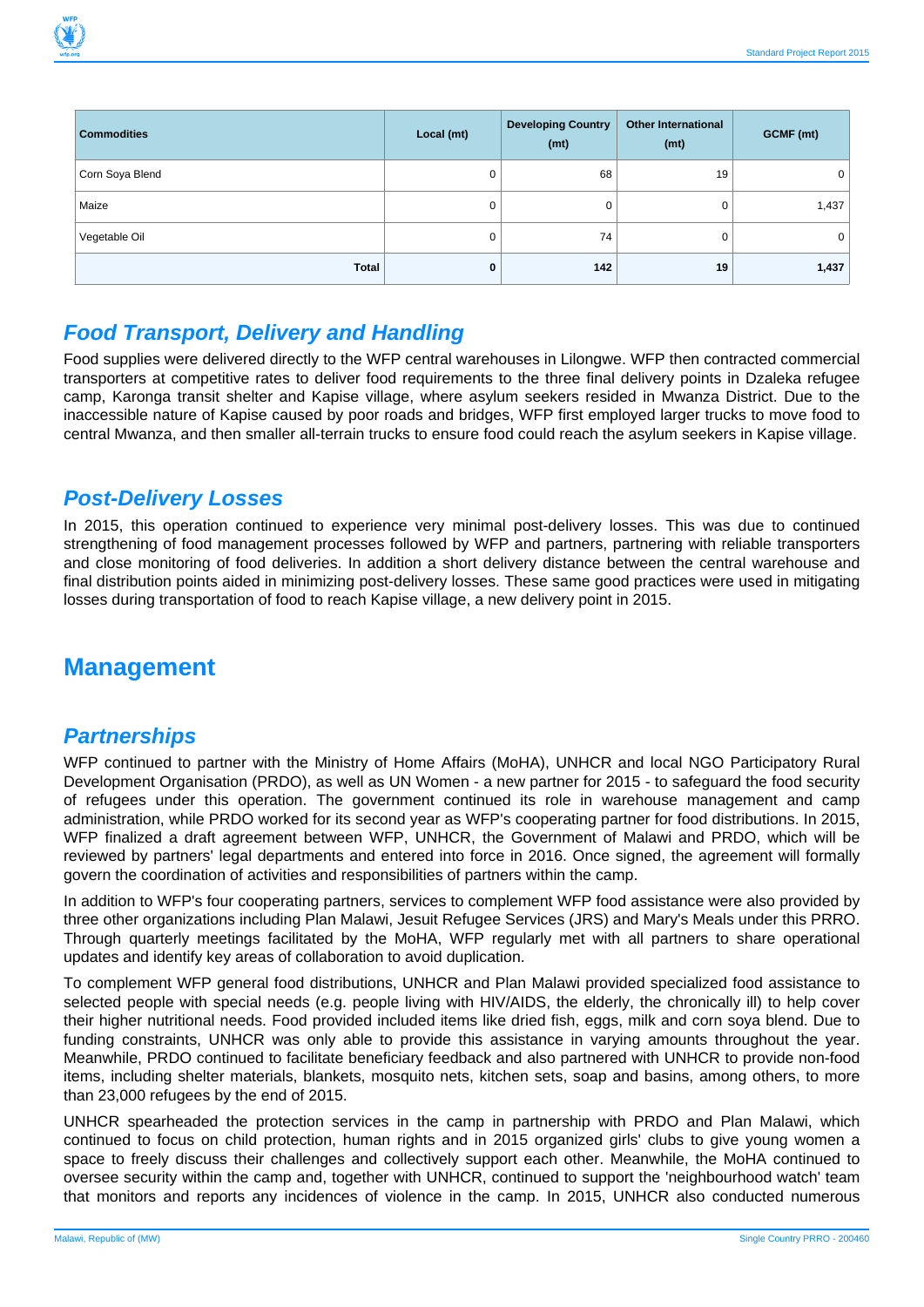

trainings related to child protection, targeting refugee leaders, refugee and host community members, police, government officials and partner staff to enhance their awareness of and obligations to uphold child rights. Protection efforts were reinforced through the joint UN SGBV prevention project in Dzaleka in 2015, where WFP, UNHCR and UN Women teamed up, in collaboration with Plan Malawi, to deliver a number of trainings and accelerate community initiatives to raise awareness and discourage SGBV.

Education services continued to be run by JRS in 2015, which included primary, secondary and tertiary education through distance learning courses, as well as sustained opportunities to enroll in accelerated learning, special needs education, or English as a second language. Some of the extra circular courses continued to be held in the WFP-constructed community centre in Dzaleka camp. Mary's Meals also maintained its school meals programme in Dzaleka in 2015, which helped all schoolchildren, regardless of their families' financial situation, actively participate in classes by having the energy they needed to concentrate and learn.

In 2015, this operation benefited from complementary funds from all seven partners, as well as a non-WFP budget of USD 270,000 dedicated to refugee support under the United Nations Development Assistance Framework (UNDAF).

| Partnership  |                 | <b>NGO</b>    | <b>Red Cross and Red</b> | <b>UN/IO</b> |  |
|--------------|-----------------|---------------|--------------------------|--------------|--|
|              | <b>National</b> | International | <b>Crescent Movement</b> |              |  |
| <b>Total</b> |                 |               |                          | $\mathbf{2}$ |  |

| <b>Cross-cutting Indicators</b>                                                                                                                                                                         | <b>Project End Target</b> | <b>Latest Follow-up</b> |
|---------------------------------------------------------------------------------------------------------------------------------------------------------------------------------------------------------|---------------------------|-------------------------|
| Amount of complementary funds provided to the project by partners (including NGOs, civil society,<br>private sector organizations, international financial institutions and regional development banks) |                           |                         |
| DOWA, General Distribution (GD), Project End Target: 2015.12, Latest Follow-up: 2015.12                                                                                                                 | $= 270.000.00$            | 270.000.00              |
| Number of partner organizations that provide complementary inputs and services                                                                                                                          |                           |                         |
| DOWA, General Distribution (GD), Project End Target: 2016.06, Latest Follow-up: 2015.12                                                                                                                 | $= 6.00$                  | 7.00                    |
| Proportion of project activities implemented with the engagement of complementary partners                                                                                                              |                           |                         |
| DOWA, General Distribution (GD), Project End Target: 2016.06, Latest Follow-up: 2015.12                                                                                                                 | $=100.00$                 | 100.00                  |

#### **Lessons Learned**

As the population of refugees in Malawi grew steadily through 2015, WFP continued to make the most of available resources, and careful pipeline management meant that all refugees received at least some food assistance on a monthly basis.

WFP will continue to strongly advocate for increased and multiyear contributions for this operation that can be flexibly used to transition to cash based assistance; however, at a time of unprecedented global need, funding is likely to remain a challenge. Refugee food needs will continue to be prioritized with available resources, and therefore implementation of FFA activities may be not be possible as planned under this operation. Recognizing that support to these communities can be an important measure to maintaining a positive relationship between the refugee and local populations, WFP will explore possibilities for complementary livelihood assistance through NGO partners in lieu of FFA.

Despite advocacy efforts, funding shortfalls experienced for the last several months of 2015 affirmed that an unpredictable pipeline is correlated to not only poor food and nutrition security, but also to a worsened protection situation. Recognizing this relationship, WFP took action with partners to implement the joint UN SGBV project at Dzaleka in 2015, which further built on lessons from the 2013 SGBV survey by supporting awareness-raising initiatives around gender and protection and IGAs opportunities. Going forward, WFP will work with UN Women and UNHCR to explore a second phase of the project that would have a greater emphasis on measuring results.

In the midst of an influx of Mozambican asylum seekers entering Malawi starting in July 2015, WFP exhibited good practices in providing food assistance and responding to unforeseen circumstances. The presence of WFP staff on the ground was key to being able to respond quickly given the evolving situation. However, the sudden influx of asylum seekers also underscored the importance of reviewing and revising standard operating procedures (SOPs)